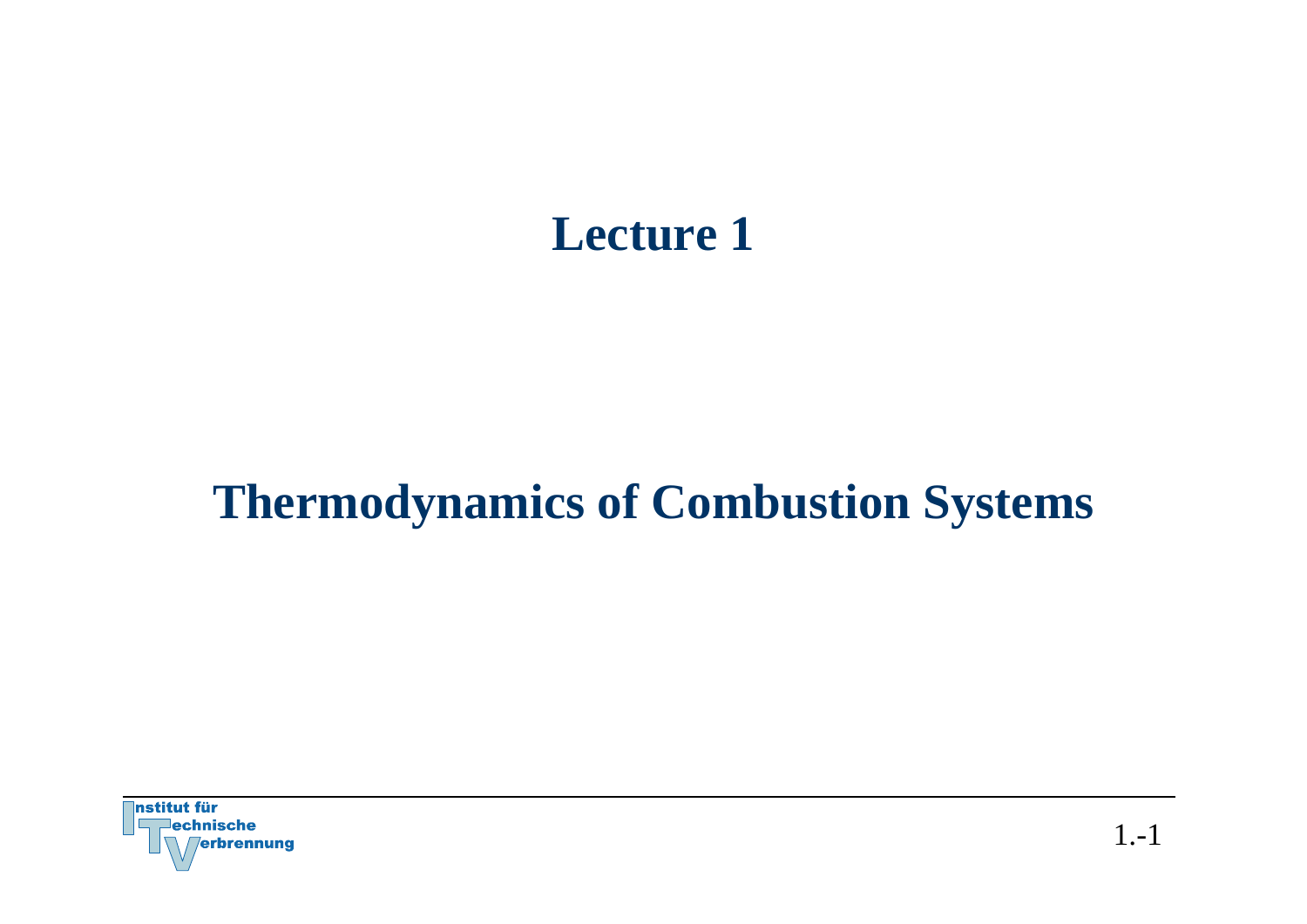#### **Combustion**

- **-** mass and energy conversion process
- **-** chemical bond energy <sup>→</sup> thermal energy

Fuel reacts with the oxygen of the air

 $\rightarrow$  products (mainly carbon dioxide and water) with lower enthalpy of formation or reference enthalpy

than the reactants

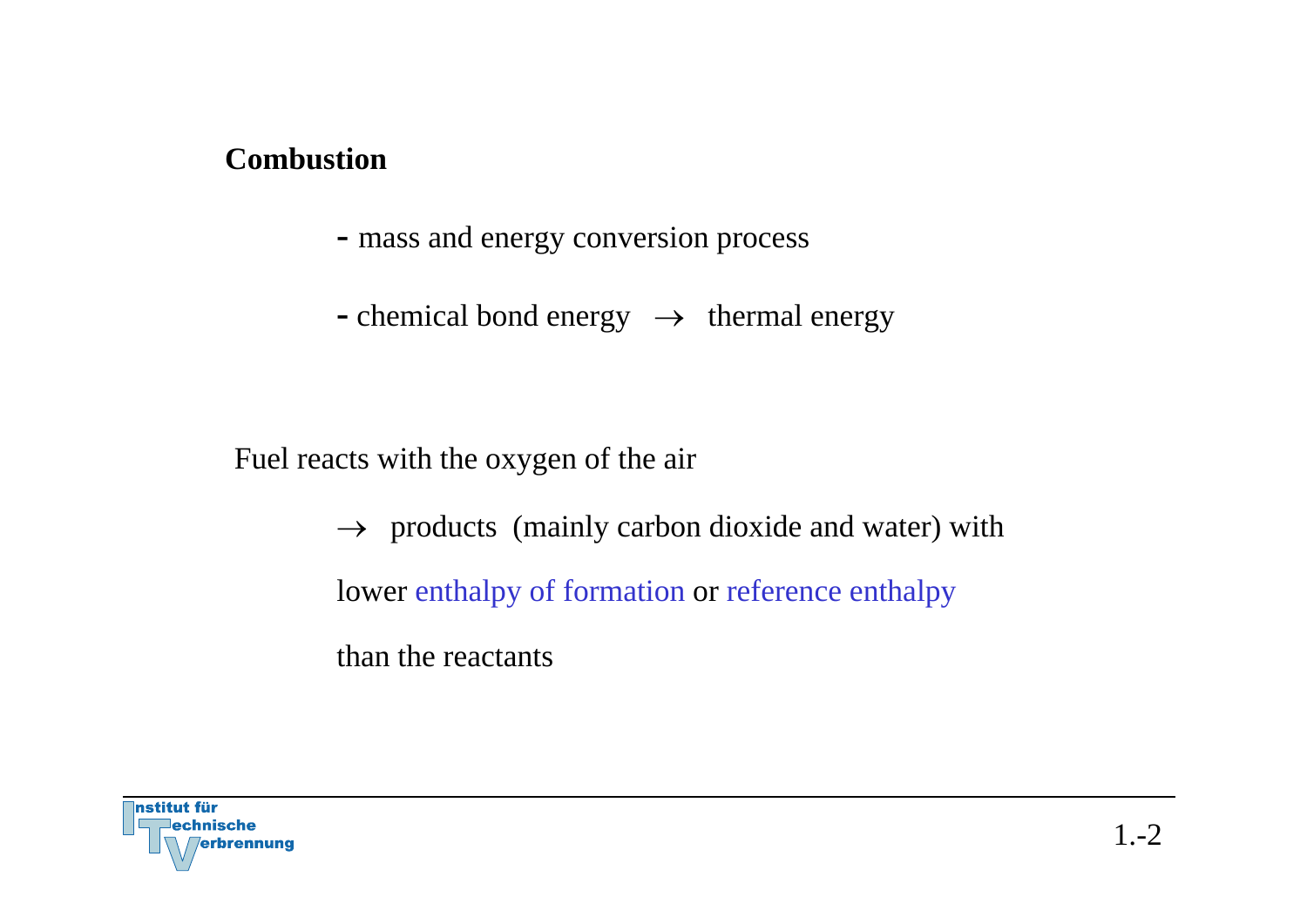The final state of a homogeneous system is governed by the

classical balance laws of thermodynamics.

Prerequisites:

definitions of concentrations and thermodynamic variables

mass and energy balance for multicomponent systems

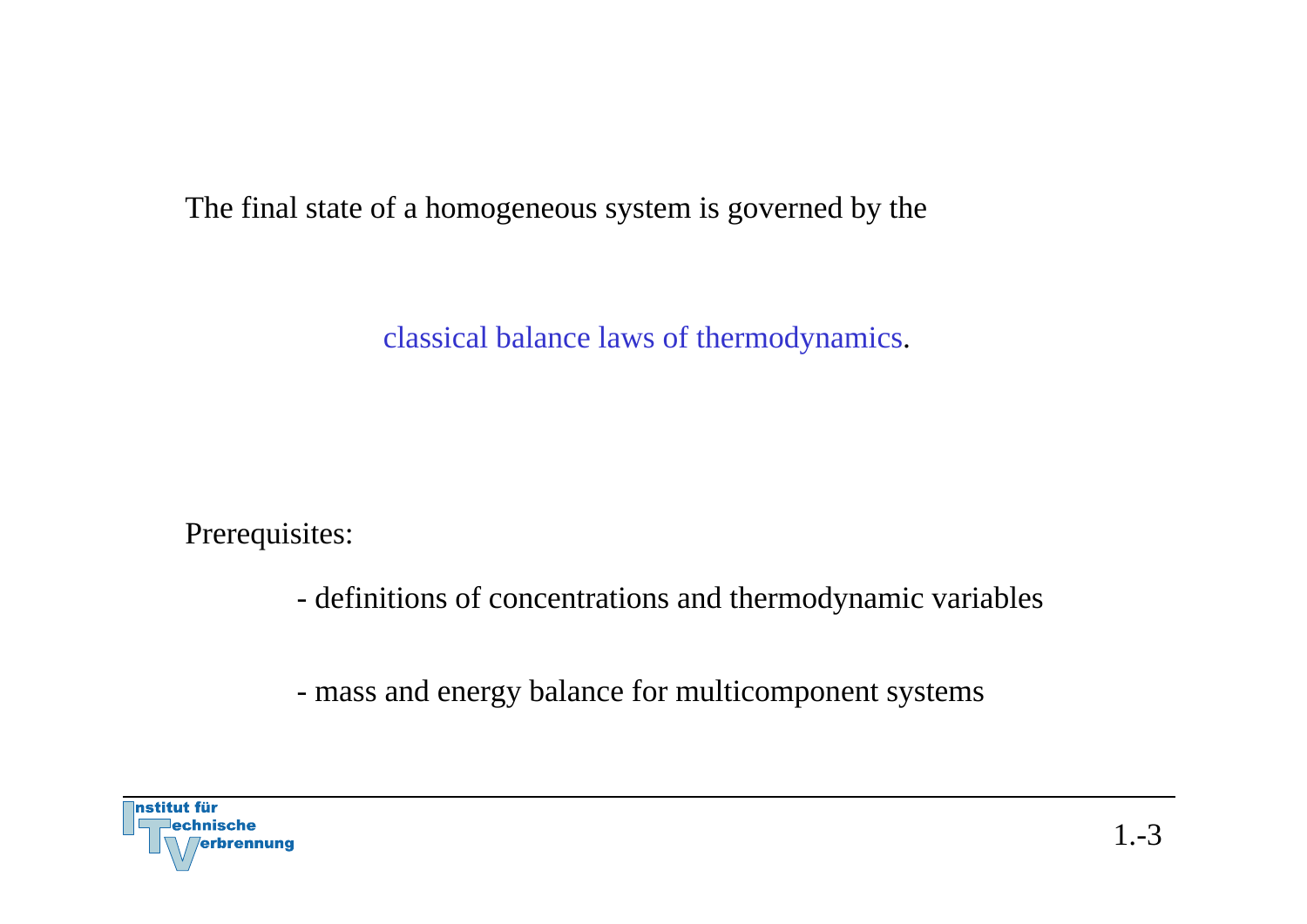#### **Mole Fractions and Mass Fractions**

In chemical reactions chemical elements are conserved.

For example:

the particular atom defining the element C within a  $\rm CH_{4}$  molecule will be found within the  $CO_2$  molecule if combustion is completed.

In order to describe the chemical transformation between species quantitatively, we need to introduce definitions for concentrations.

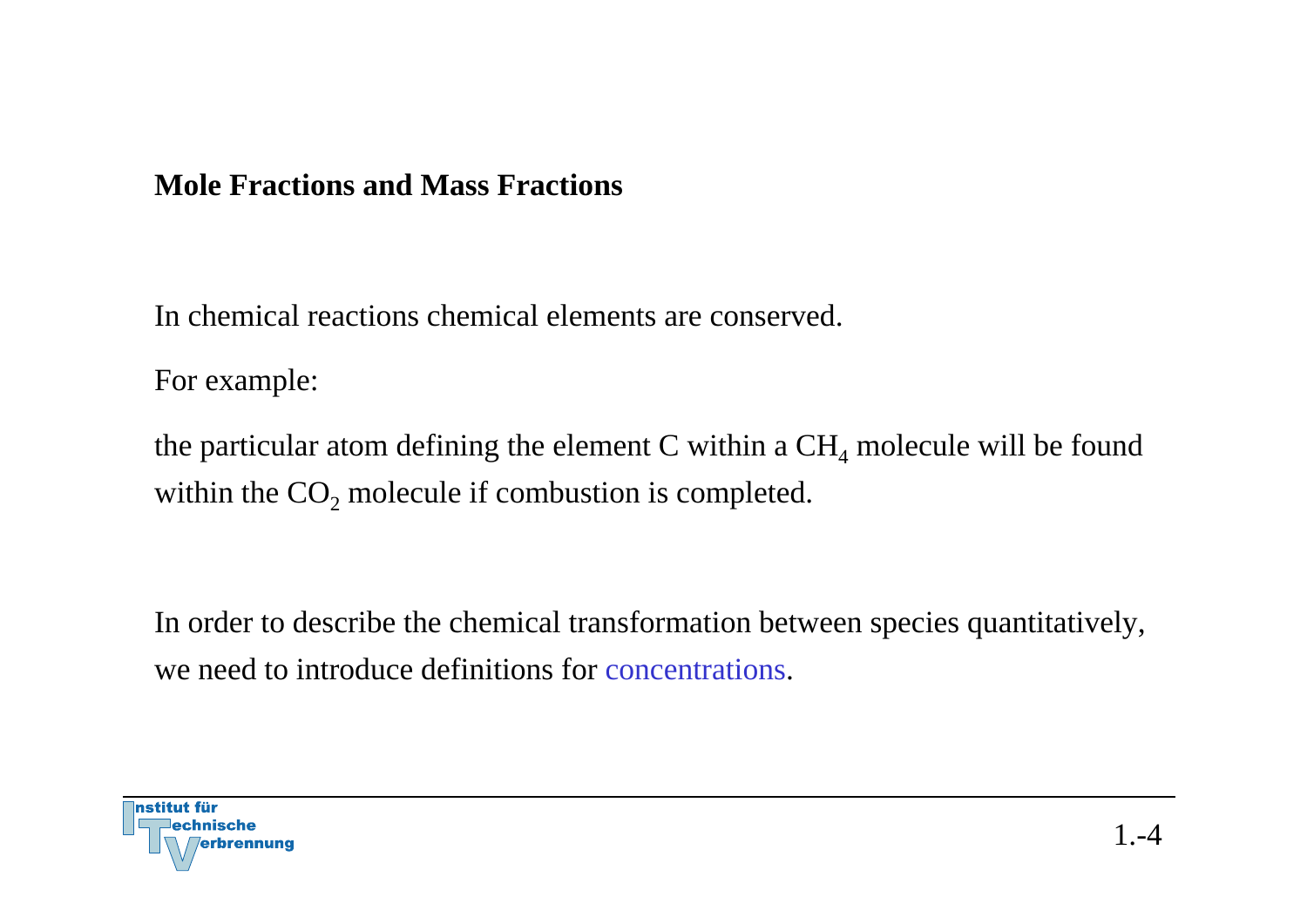#### **The Mole Fraction**

Multi-component system with *k* different chemical species

Mole: 6.0236 10<sup>23</sup> molecules are defined as one mole.

Number of moles of species *i*:  $n_i$ 

Total number of moles:

$$
n_s = \sum_{i=1}^k n_i
$$

Mole fraction of species *i*:

$$
X_i\equiv \frac{n_i}{n_s},\quad i=1,2,\ldots,k
$$

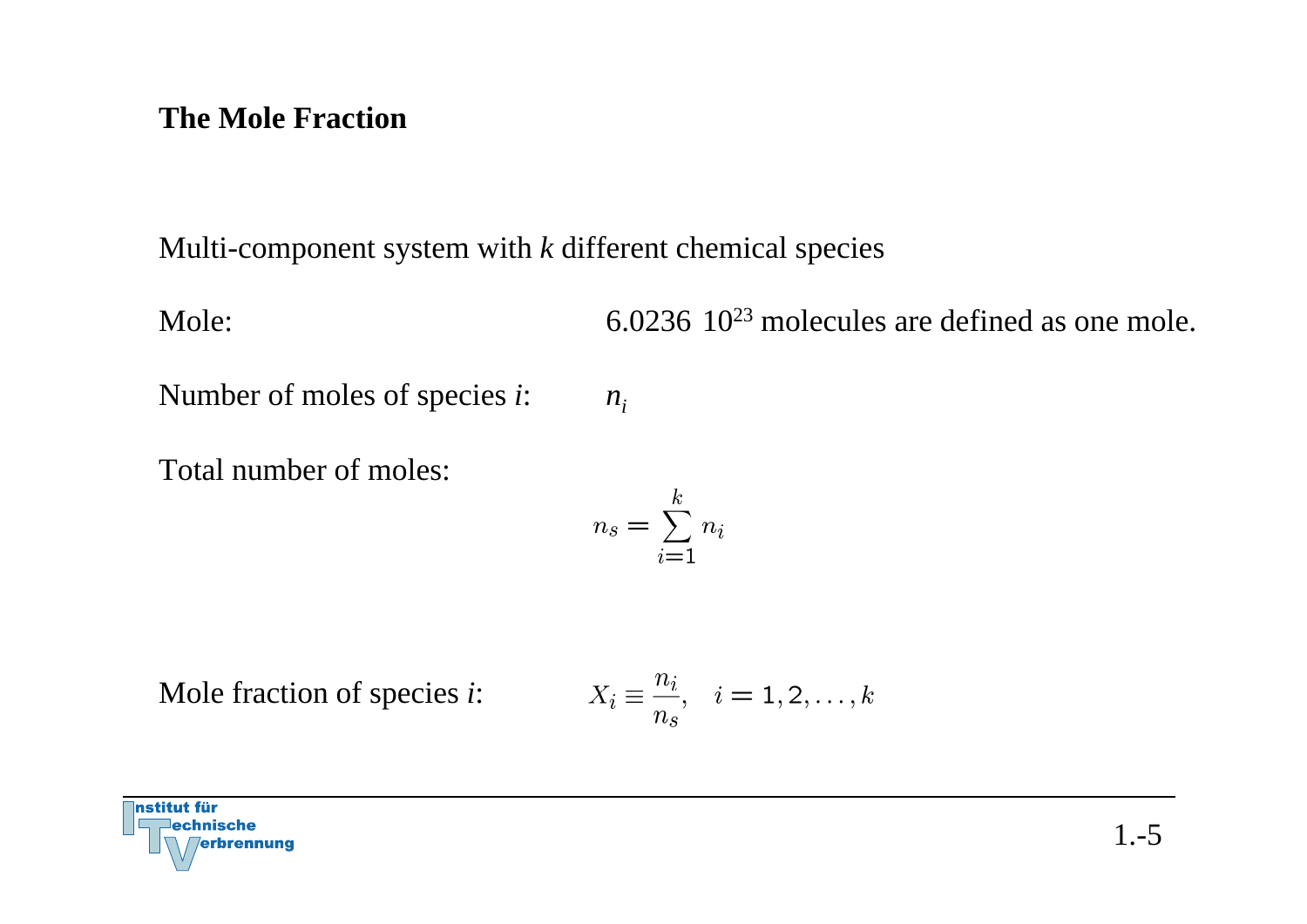#### **The Mass Fraction**

Mass *mi* of all molecules of species *i* is related to its number of moles by

$$
m_i = W_i n_i, \quad i = 1, 2, \dots, k
$$

where *Wi* is the molecular weight of species *i*.

Total mass of all molecules in the mixture:

$$
m = \sum_{i=1}^{k} m_i
$$

 $m$ .

Mass fraction of species *i*:

Mean molecular weight *W*

$$
Y_i = \frac{m_i}{m}, \quad i = 1, 2, \dots, k
$$

$$
W = \sum_{i=1}^{k} W_i X_i = \left[\sum_{i=1}^{k} \frac{Y_i}{W_i}\right]^{-1}
$$

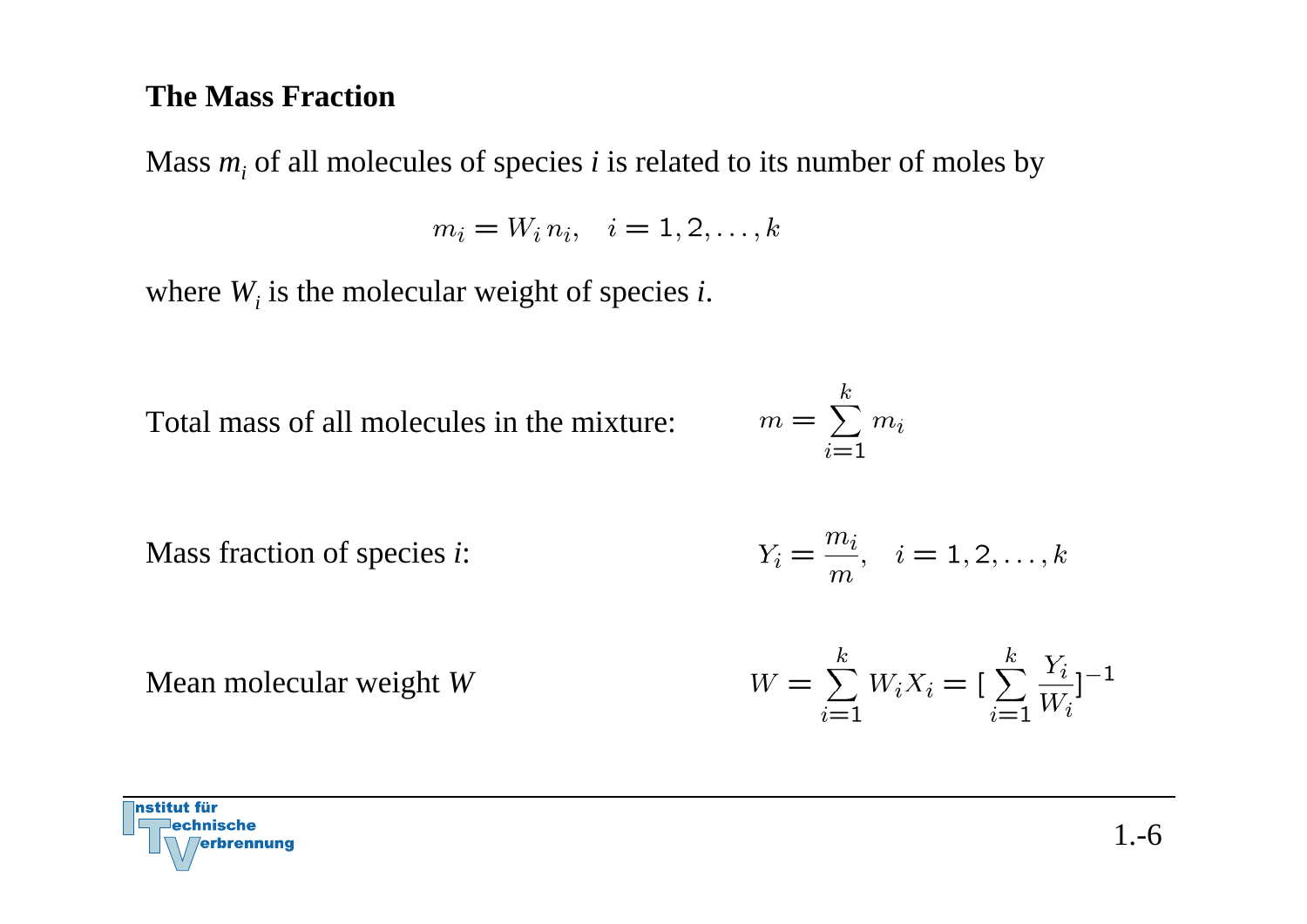#### **The mass fraction of elements**

The mass fraction of elements is very useful in combustion.

Mass of the species changes due to chemical reactions, the mass of the elements is conserved.

Mass and molecular weight of all atoms of element *j* contained in all molecules: *mj , Wj*

Number of atoms of element *j* in a molecule of species  $i : a_{ii}$ 

Mass of all atoms *j* in the system:

nstitut für

$$
m_j = \sum_{i=1}^{k} \frac{a_{ij} W_j}{W_i} m_i, \quad j = 1, 2, \dots, k_e
$$

where  $k_e$  is the total number of elements in the system.

Notice that no meaningful definition for the mole fraction of elements can be given because only the mass of the elements is conserved.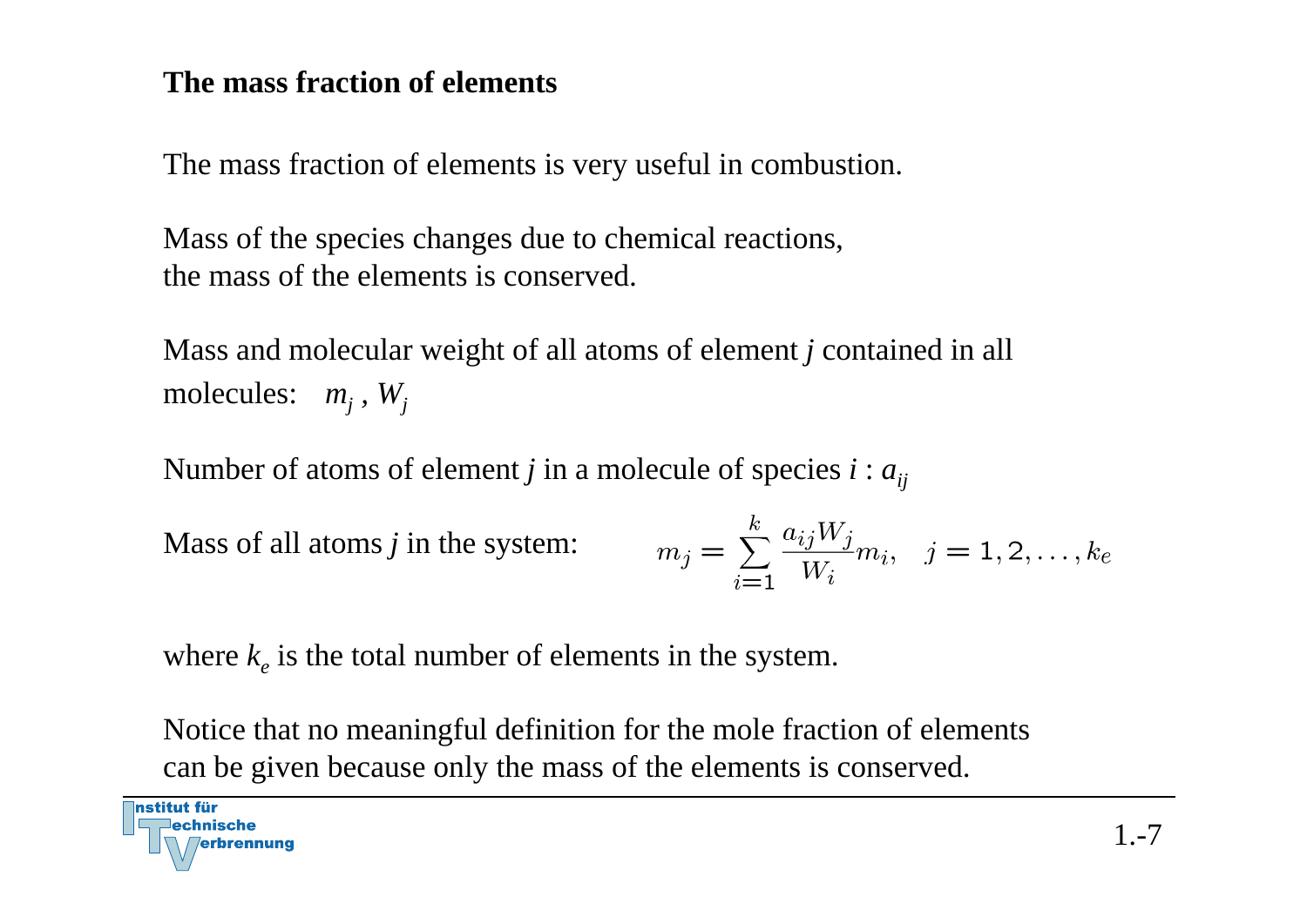The mass fraction of element *j* is then

$$
Z_j = \frac{m_j}{m} = \sum_{i=1}^k \frac{a_{ij} W_j}{W_i} Y_i = \frac{W_j}{W} \sum_{i=1}^k a_{ij} X_i, \quad j = 1, 2, \dots, k_e,
$$

From the definitions above it follows

$$
\sum_{i=1}^{k} X_i = 1, \sum_{i=1}^{k} Y_i = 1, \sum_{j=1}^{k_e} Z_j = 1
$$

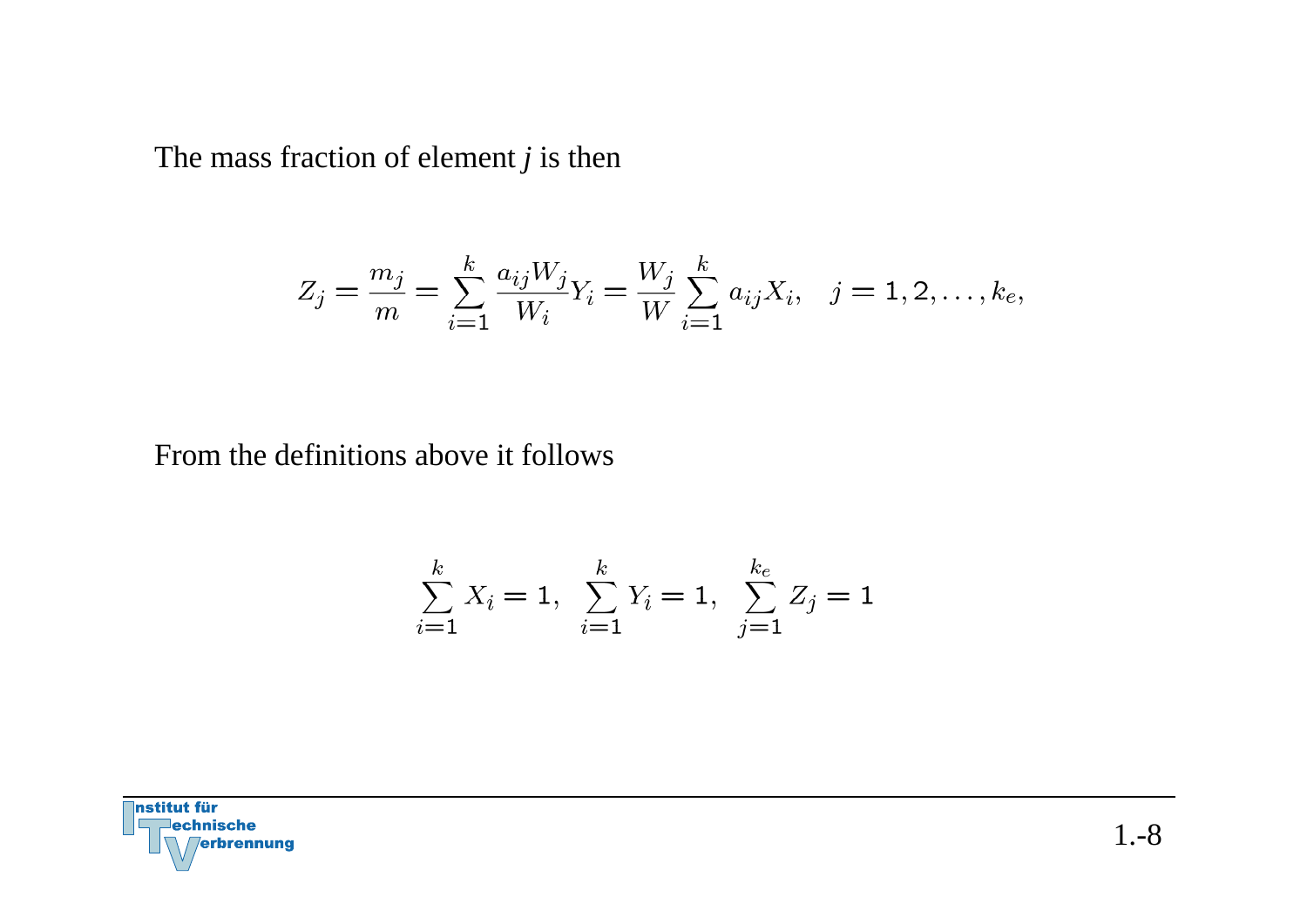#### **The partial molar density**

Number of moles per volume *V* or partial molar density, the concentration:

$$
[X_i] = \frac{n_i}{V}, \quad i = 1, 2, \dots, k
$$

The molar density of the system is then

$$
\frac{n_s}{V} = \sum_{i=1}^{k} [X_i]
$$

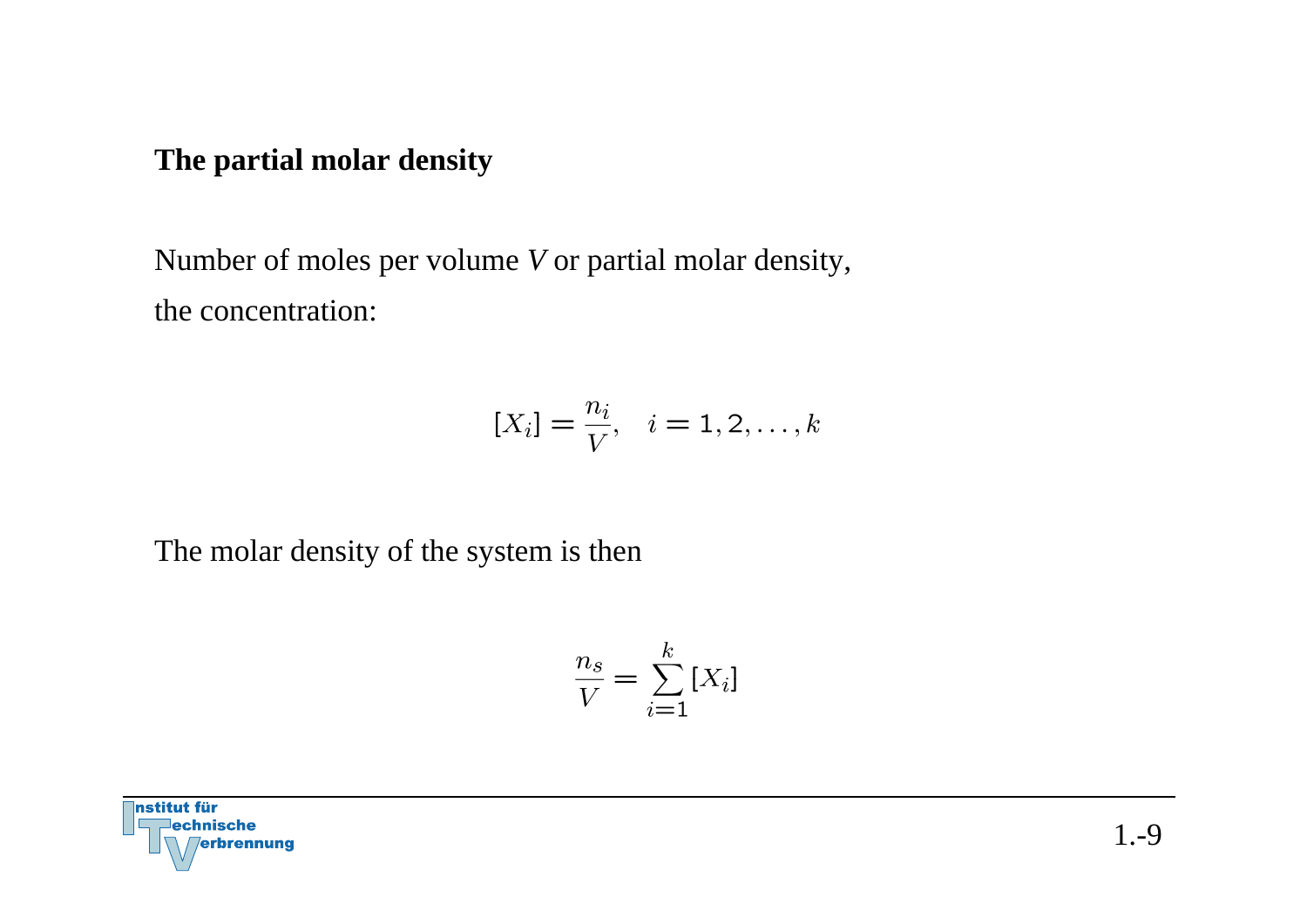#### **The Partial Density**

The density and the partial density are defined

$$
\rho = \frac{m}{V}, \ \ \rho_i = \frac{m_i}{V} = \rho Y_i, \quad i = 1, 2, \dots, k
$$

The partial molar density is related to the partial density and the mass fraction by

$$
[X_i] = \frac{\rho_i}{W_i} = \frac{\rho Y_i}{W_i}, \quad i = 1, 2, \dots, k
$$

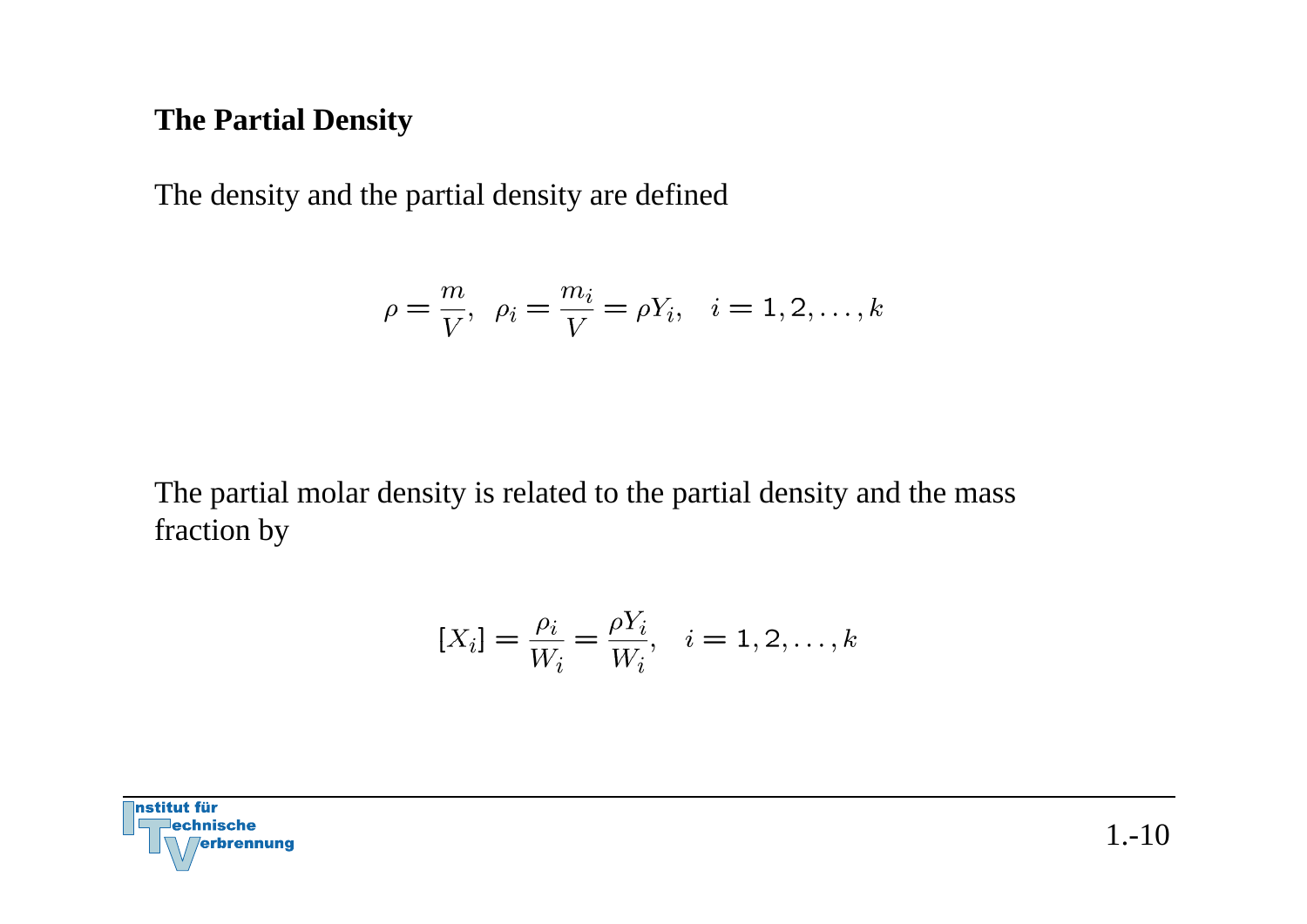#### **The thermal equation of state**

In most combustion systems of technical interest the law of ideal gases is valid.

Even for high pressure combustion this is a sufficiently accurate approximation because the temperatures are typically also very high.

In a mixture of ideal gases the molecules of species *i* exert on the surrounding walls of the vessel the partial pressure

$$
p_i = \frac{n_i \mathcal{R}T}{V} = [X_i]\mathcal{R}T = \frac{\rho Y_i}{W_i} \mathcal{R}T, \quad i = 1, 2, \dots, k
$$

Universal gas constant equal to

$$
\mathcal{R} = 8.3143 \text{ J/mol/K} = 82.05 \text{ atm cm}^3/\text{mol/K}
$$

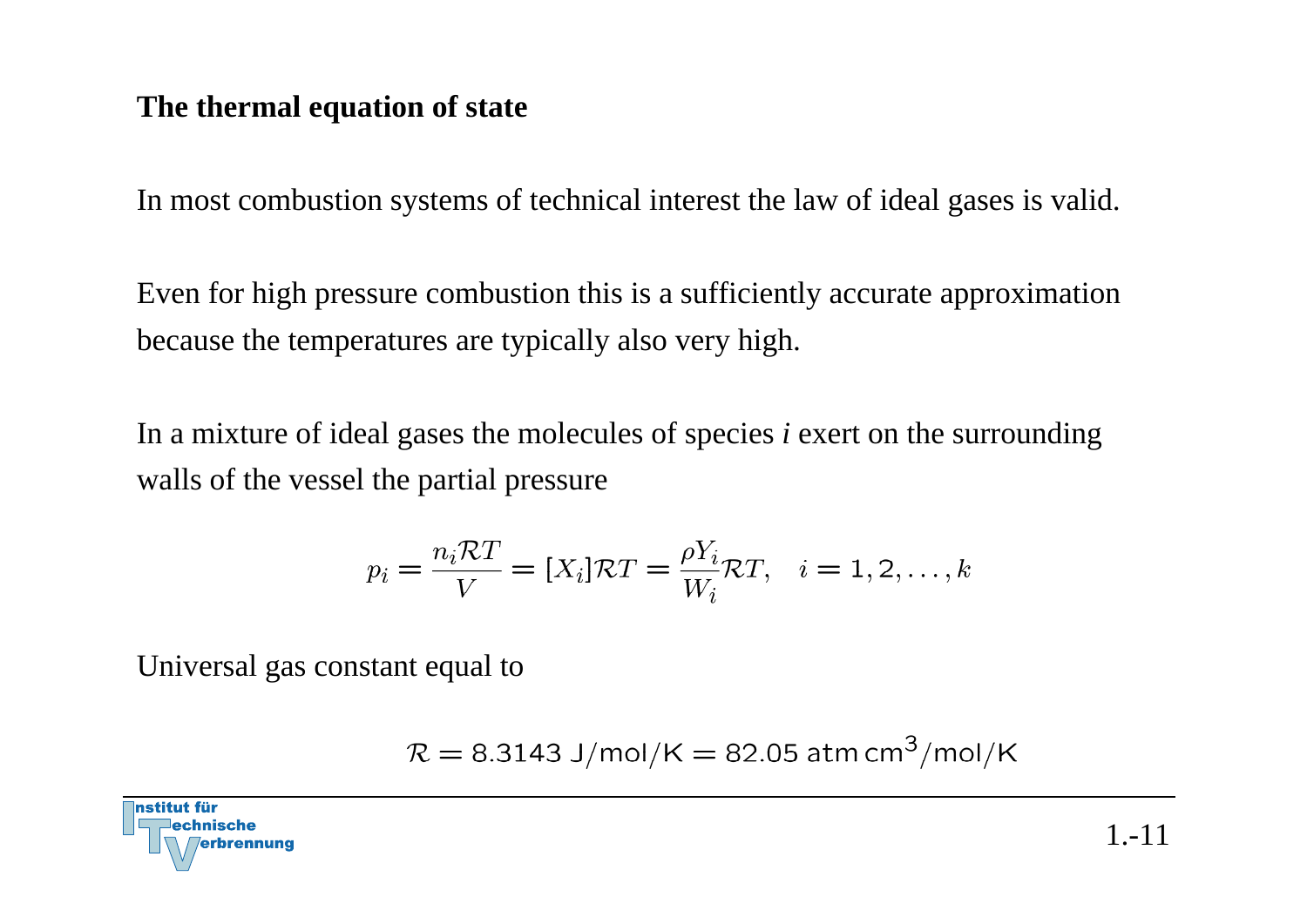#### **Dalton's law**

For an ideal gas the total pressure is equal to the sum of the partial pressures. Thermal equation of state for a mixture of ideal gases

$$
p = \sum_{i=1}^{k} p_i = n_s \frac{\mathcal{R}T}{V} = \frac{\rho \mathcal{R}T}{W}
$$

The partial pressure is equal to the total pressure times the mole fraction

$$
p_i = pX_i, \quad i = 1, 2, \dots, k
$$

Defining the partial volume by  $V_i = \frac{n_i \mathcal{R} T}{n}$ ,  $i = 1, 2, ..., k$ 

it follows that an equivalent relation exists for the partial volume

$$
V_i = V X_i, \quad i = 1, 2, \dots, k
$$

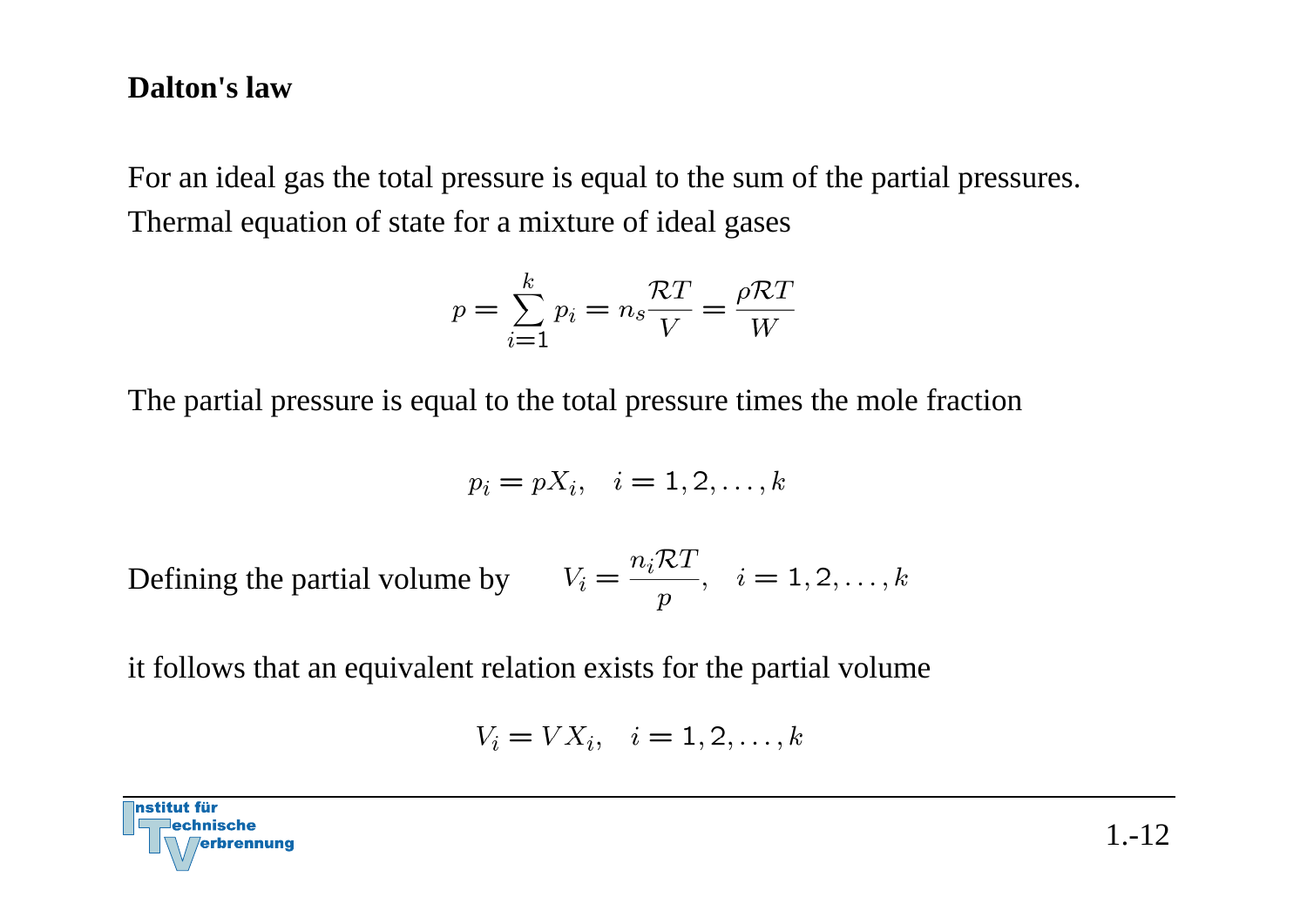#### **Stoichiometry**

Equations describing chemical reactions

Global reactions like 
$$
H_2 + \frac{1}{2}O_2 = H_2O
$$

or elementary reactions like

$$
\mathsf{H} + \mathsf{O}_2 \underset{k_b}{\rightleftharpoons} \mathsf{OH} + \mathsf{O}
$$

 $\nu''_i$ 

are based on the principle of element conservation during reaction.

 $\nu'_i$ The stoichiometric coefficients of the reactant *i*:

The stoichiometric coefficients of the product *i*:

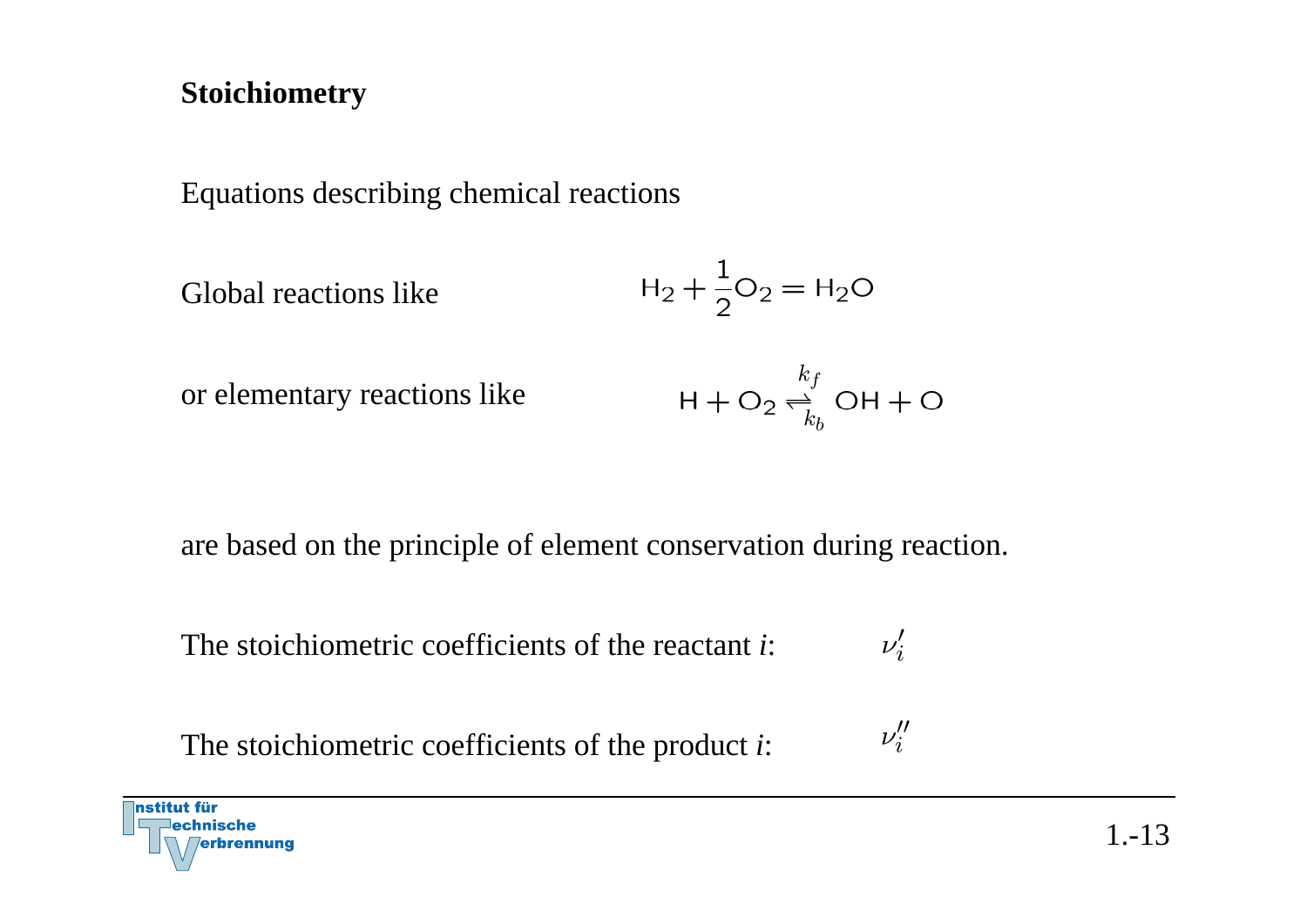If M*i* stands for the chemical symbol of species *i* a reaction equation may be cast into the form

$$
\sum_{i=1}^{k} \nu_i' \mathsf{M}_i = \sum_{i=1}^{k} \nu_i'' \mathsf{M}_i
$$

Net stoichiometric coefficient

$$
\nu_i = \nu''_i - \nu'_i, \quad i = 1, 2, \dots, k
$$

is positive for products and negative for reactants.

A system of *<sup>r</sup>* elementary reactions may be written

$$
\sum_{i=1}^{k} v_{il} M_i = 0, \quad l = 1, 2, \dots, r
$$

where the net stoichiometric coefficient of species *i* in reaction *l* is: $\nu_{il}$ 

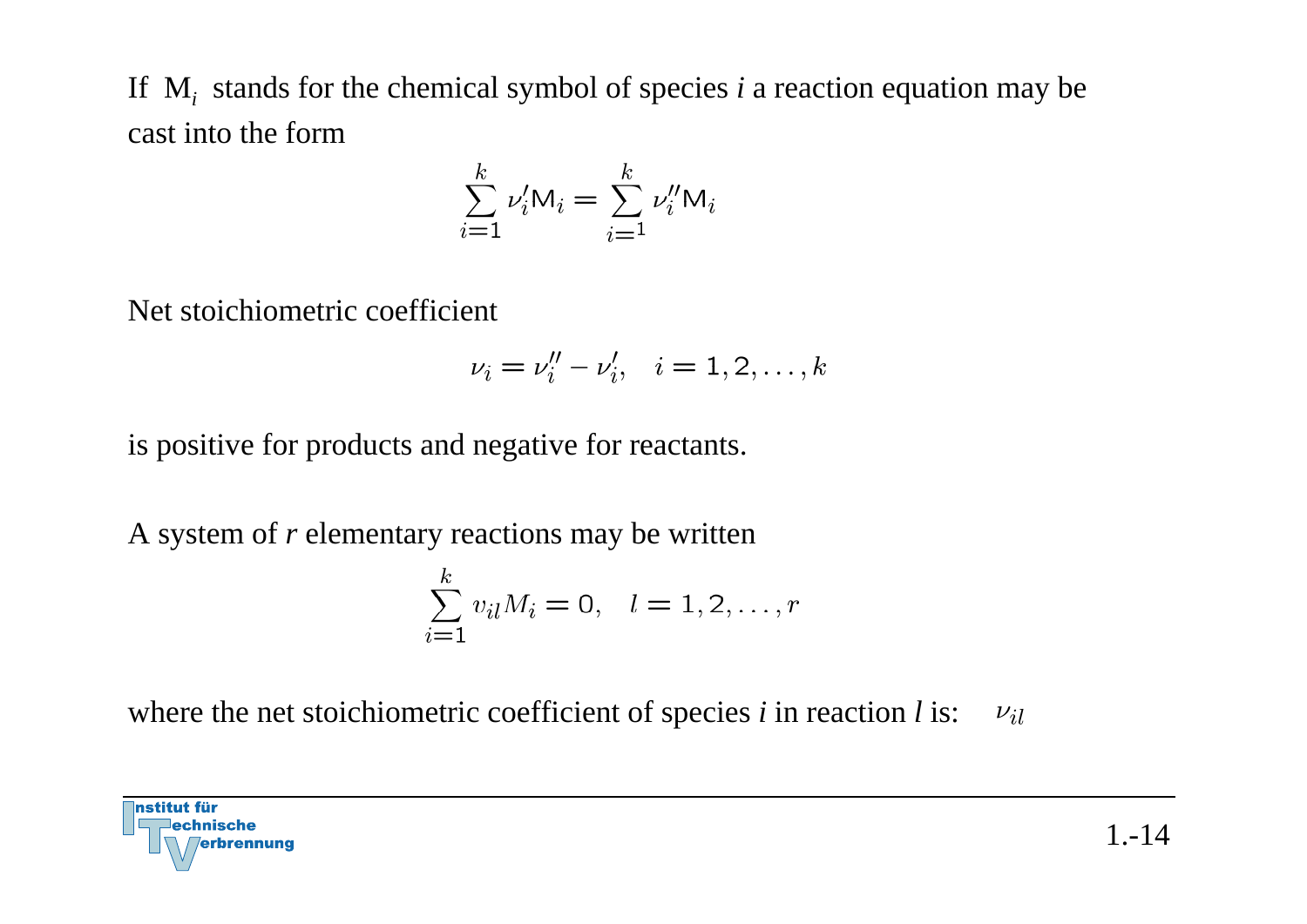The stoichiometry defined by the reaction equation relates the molar production or consumption of species to each other.

The change of the number of moles of species *i* to that of species *1* is

$$
\frac{\mathrm{d}n_i}{\nu_i} = \frac{\mathrm{d}n_1}{\nu_1}, \quad i = 2, \dots, k
$$

The relation between the partial masses is

$$
\frac{\mathrm{d}m_i}{\nu_i W_i} = \frac{\mathrm{d}m_1}{\nu_1 W_1}, \quad i = 2, \dots, k
$$

Since the total mass in the system is independent of the chemical reaction (while the total number of moles is not), the relation between mass fractions is

$$
\frac{\mathrm{d}Y_i}{\nu_i W_i} = \frac{\mathrm{d}Y_1}{\nu_1 W_1}, \quad i = 2, \dots, k
$$

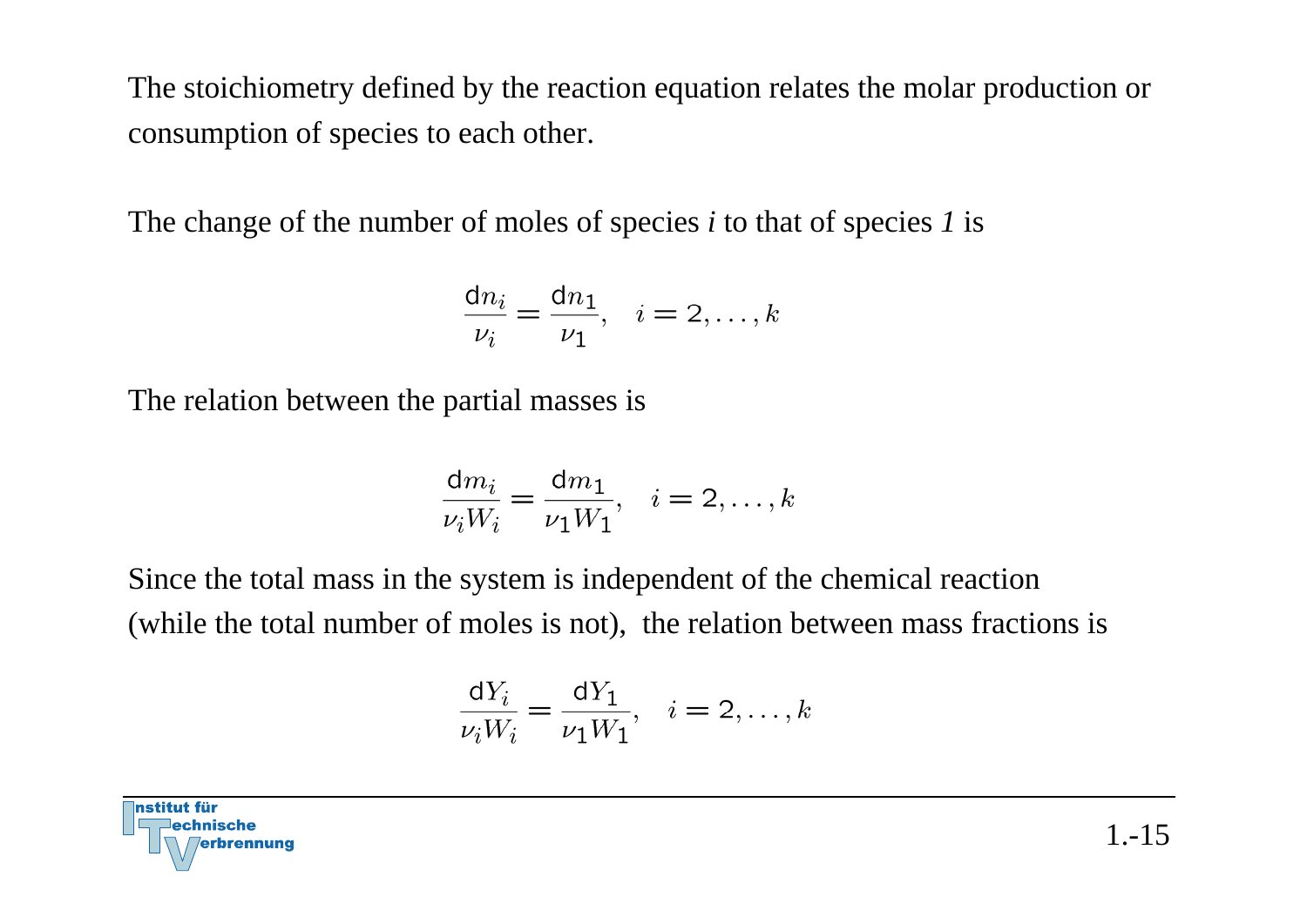A fuel-air mixture is called stoichiometric, if the fuel-to-oxygen ratio is such that both are entirely consumed when combustion to  $\mathrm{CO}_2$  and  $\mathrm{H}_2\mathrm{O}$  is completed.

For example, the global reaction describing the combustion of a single component hydrocarbon fuel C *m*H *n* (subscript F for fuel)

$$
\nu_{\rm F}' C_m H_n + \nu_{\rm O_2}' O_2 = \nu_{\rm CO_2}'' CO_2 + \nu_{\rm H_2O}'' H_2 O
$$

the stoichiometric coefficients are

$$
\nu'_{\mathsf{F}} = 1, \ \nu'_{\mathsf{O}_2} = m + \frac{n}{4}, \ \nu''_{\mathsf{CO}_2} = m \ \nu''_{\mathsf{H}_2\mathsf{O}} = \frac{n}{2}
$$

where  $\nu'_{\text{F}} = 1$  may be chosen arbitrarily to unity.

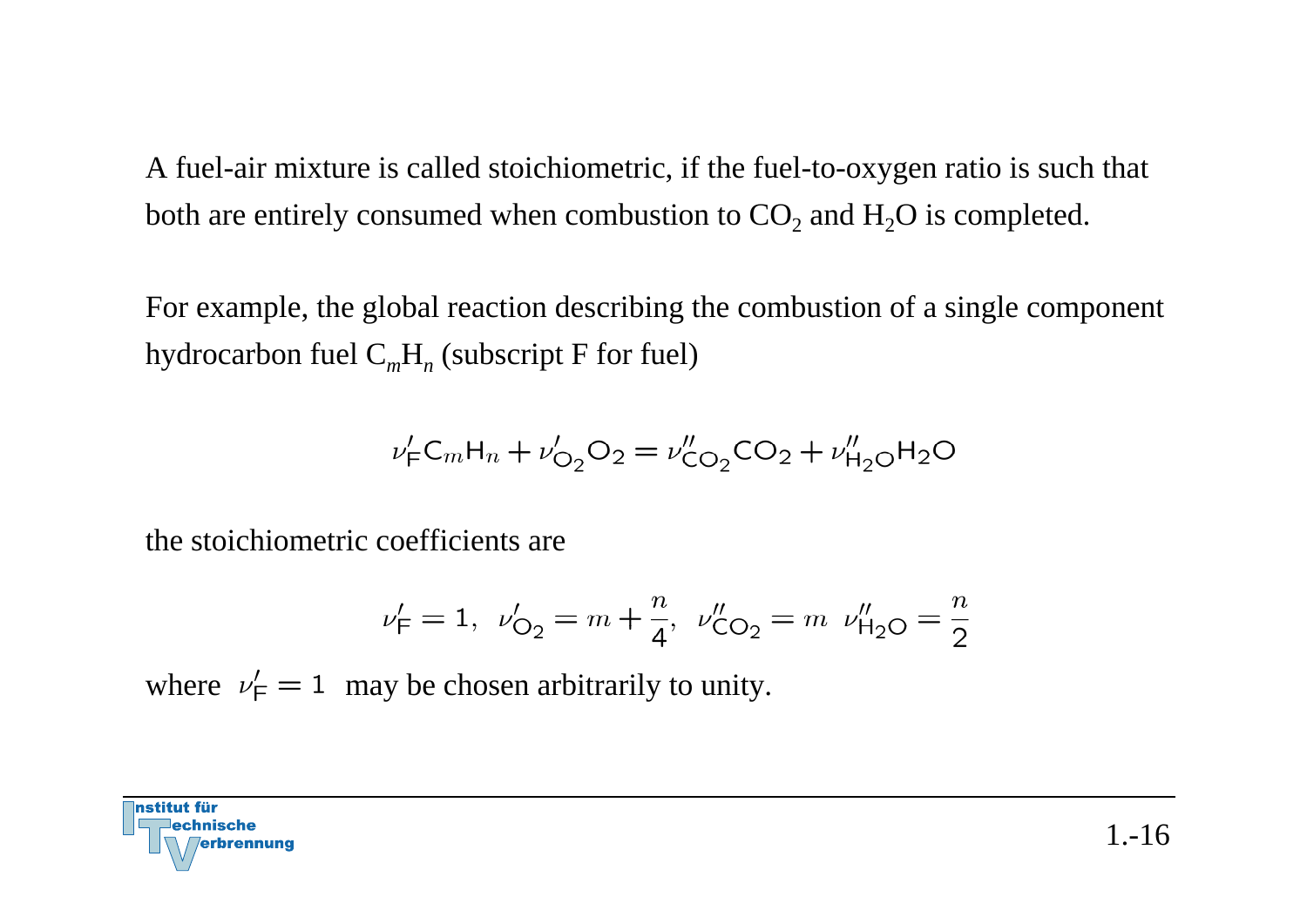Stoichiometric mixture requires that the

ratio of the number of moles of fuel and oxidizer in the unburnt mixture is equal to the

ratio of the stoichiometric coefficients

$$
\frac{n_{\text{O}_2,u}}{n_{\text{F},u}}\mid_{st}=\frac{\nu_{\text{O}_2}'}{\nu_{\text{F}}'}
$$

or in terms of mass fractions

$$
\frac{Y_{\text{O}_2,u}}{Y_{\text{F},u}}|_{st} = \frac{\nu_{\text{O}_2}' W_{\text{O}_2}}{\nu_{\text{F}}' W_{\text{F}}} = \nu
$$

where v is called the stoichiometric mass ratio.

Then fuel and oxidizer are both consumed when combustion is completed.

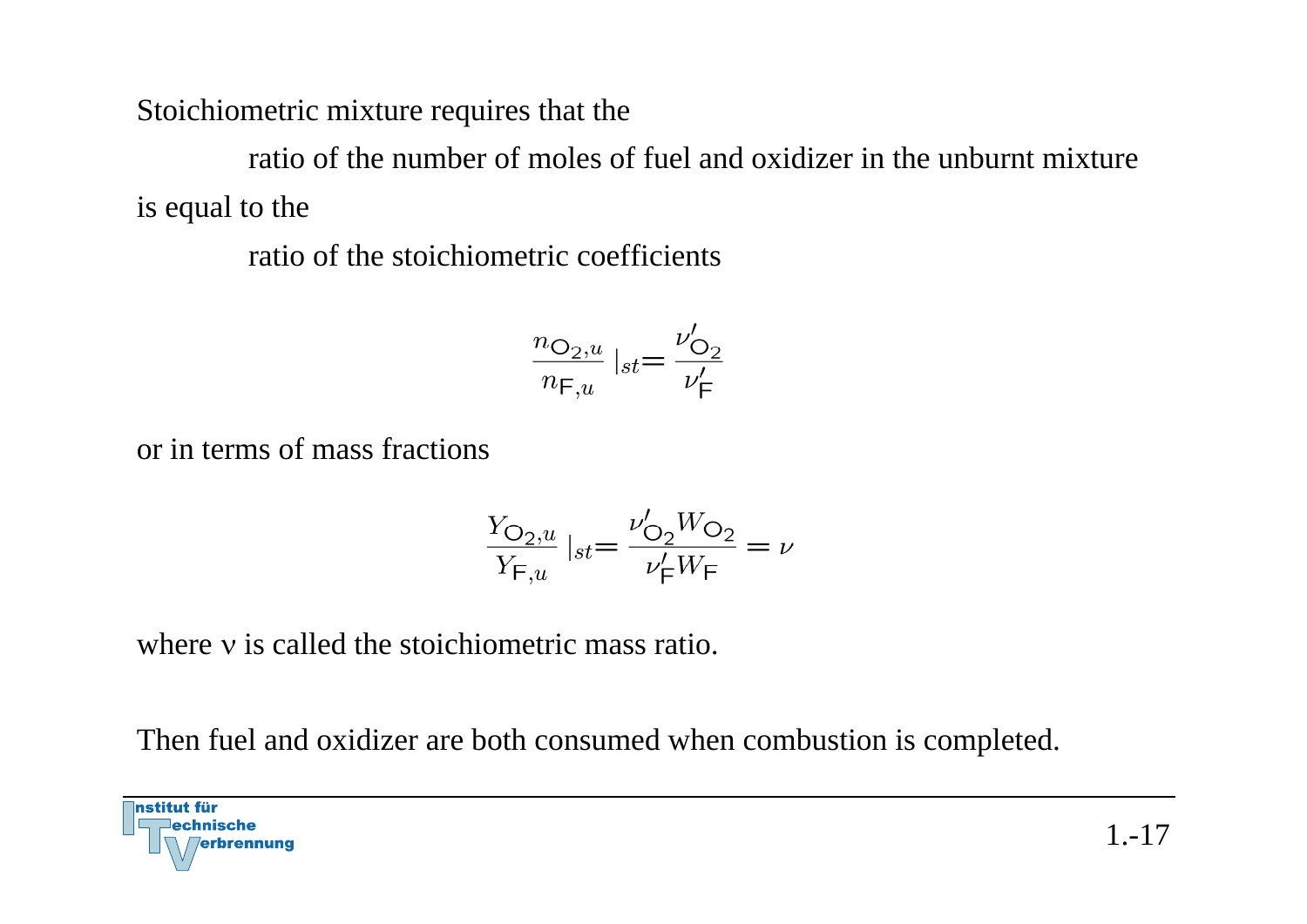Integrating

$$
\frac{\mathrm{d}Y_i}{\nu_i W_i} = \frac{\mathrm{d}Y_1}{\nu_1 W_1}, \quad i = 2, \dots, k
$$

with  $i = O_2$ ,  $1 = F$  between the initial unburnt state (subscript *u*) and any later state leads to

$$
\frac{Y_{\text{O}_2} - Y_{\text{O}_2, u}}{\nu'_{\text{O}_2}W_{\text{O}_2}} = \frac{Y_{\text{F}} - Y_{\text{F}, u}}{\nu'_{\text{F}}W_{\text{F}}}
$$

This may be written as

$$
\nu Y_F - Y_{\text{O}_2} = \nu Y_{\text{F},u} - Y_{\text{O}_2,u}
$$

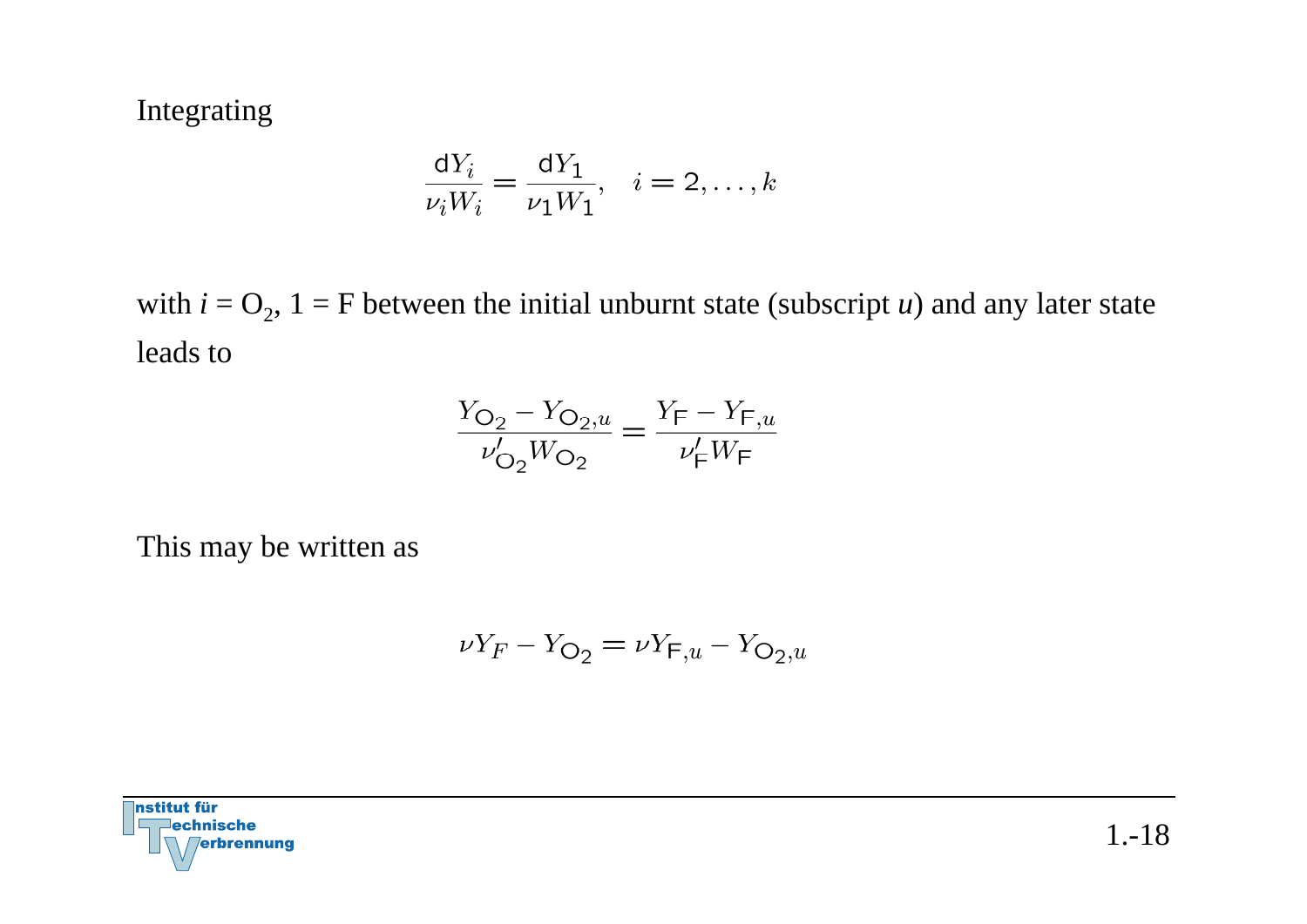For a stoichiometric mixture fuel and oxygen are completely consumed at the end of combustion:

$$
Y_{\mathsf{F}} = Y_{\mathsf{O}_2} = 0
$$

Introducing this into

$$
\nu Y_F - Y_{\mathsf{O}_2} = \nu Y_{\mathsf{F},u} - Y_{\mathsf{O}_2,u}
$$

we recover

$$
\frac{Y_{\text{O}_2,u}}{Y_{\text{F},u}}\mid_{st}=\frac{\nu_{\text{O}_2}'W_{\text{O}_2}}{\nu_{\text{F}}'W_{\text{F}}}=\nu
$$

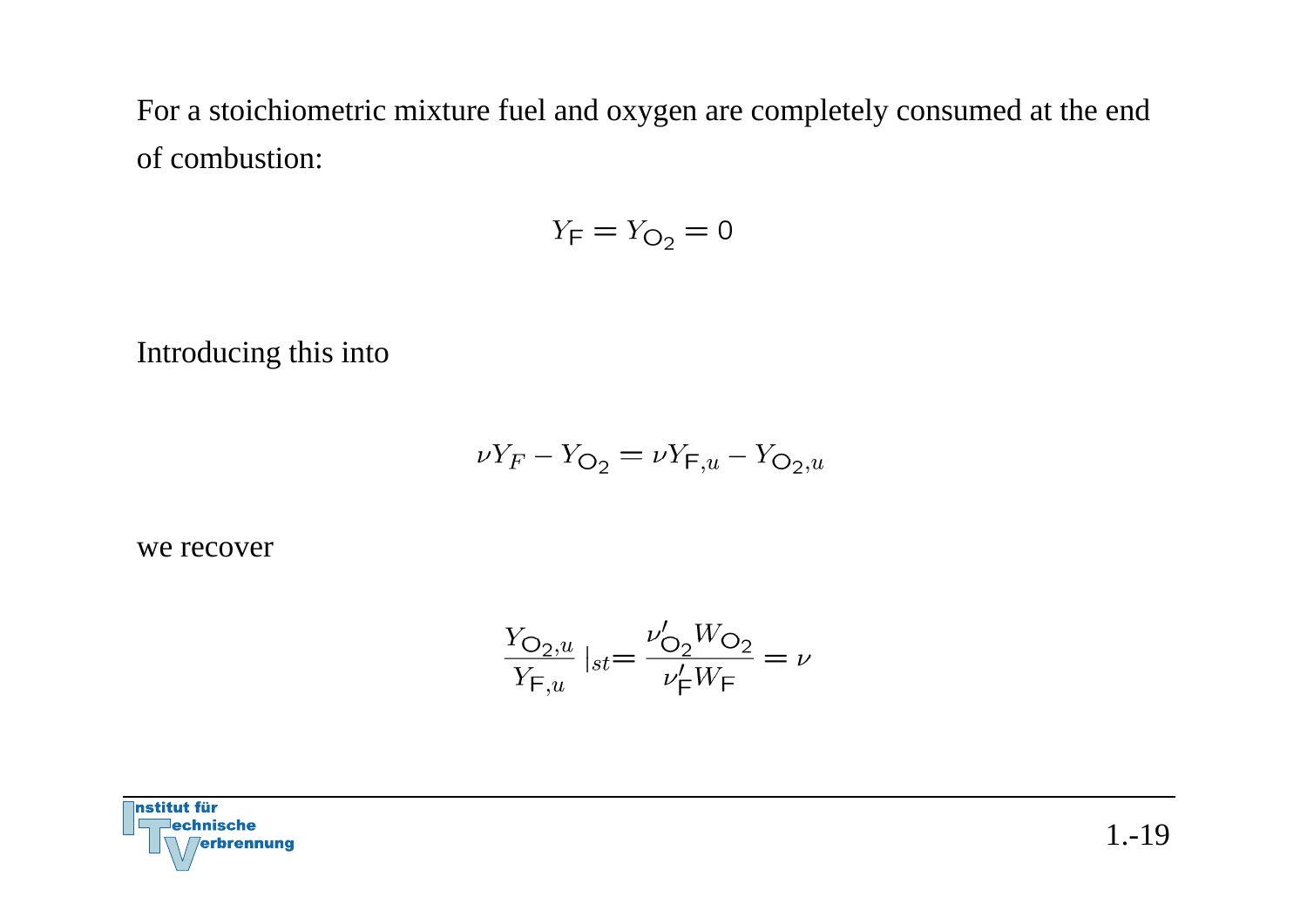#### **The Mixture Fraction**

The mixture fraction is an extremely useful variable in combustion in particular for diffusion flames.

Here we present it first for a homogeneous system.

In a two-feed system a fuel stream (subscript 1) with mass flux  $m_1$  is mixed with an oxidizer stream (subscript 2) with mass flux  $m_2$ .

The mixture fraction represents the mass fraction of the fuel stream in the mixture:

$$
Z = \frac{m_1}{m_1 + m_2}
$$

Both fuel and oxidizer streams may contain inerts such as nitrogen.

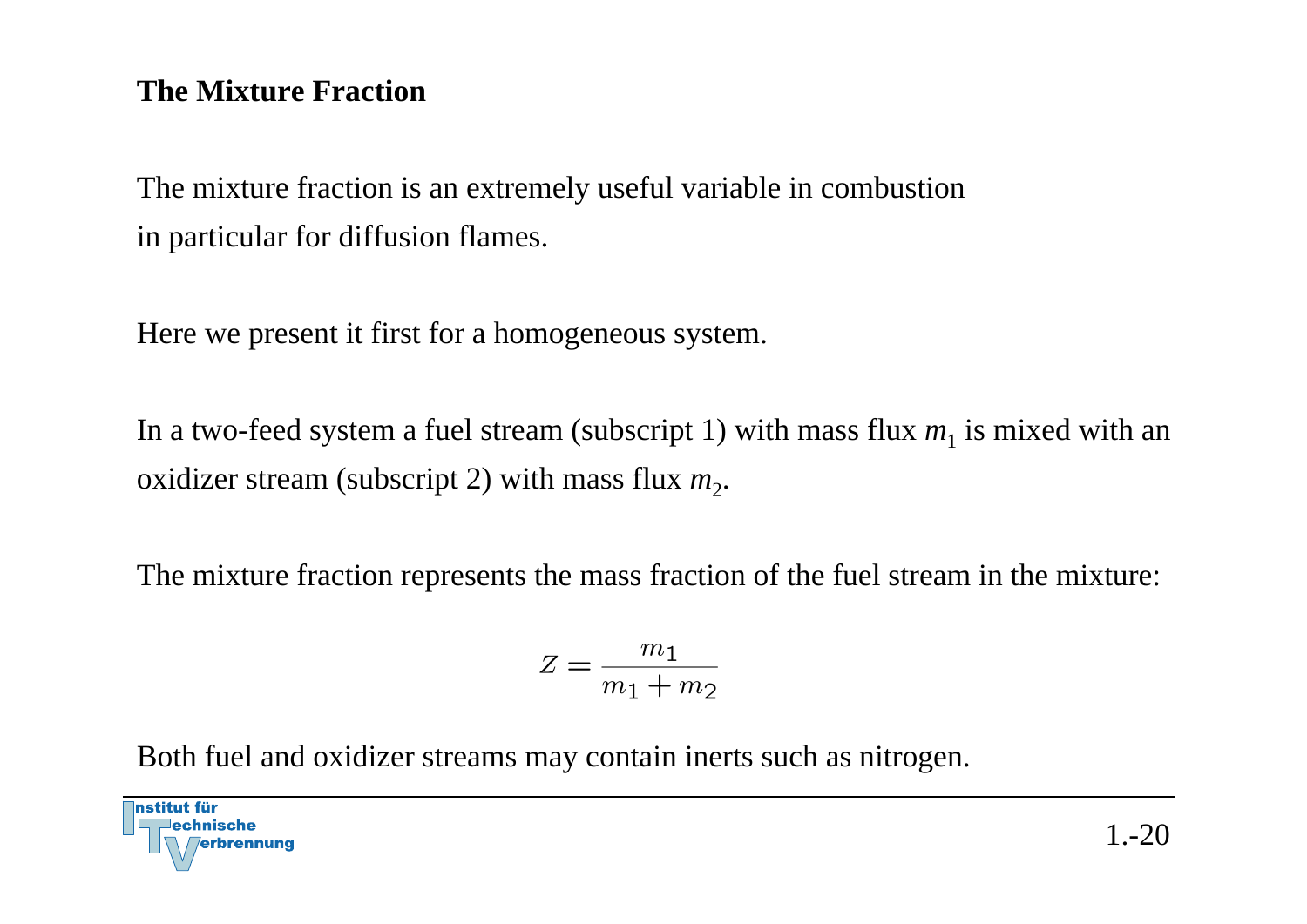The mass fraction  $Y_{F,u}$  of the fuel in the mixture is proportional to the mass fraction in the original fuel stream, so

$$
Y_{\mathsf{F},u} = Y_{\mathsf{F},1}Z
$$

where  $Y_{F,1}$  denotes the mass fraction of fuel in the fuel stream.

Similarly, since 1-*Z* represents the mass fraction of the oxidizer stream in the mixture, one obtains for the mass fraction of oxygen in the mixture

$$
Y_{\text{O}_2, u} = Y_{\text{O}_2, 2} (1 - Z)
$$

where  $Y_{Q_{2,2}}$  represents the mass fraction of oxygen in the oxidizer stream  $(Y_{Q_{2,2}} = 0.232$  for air).

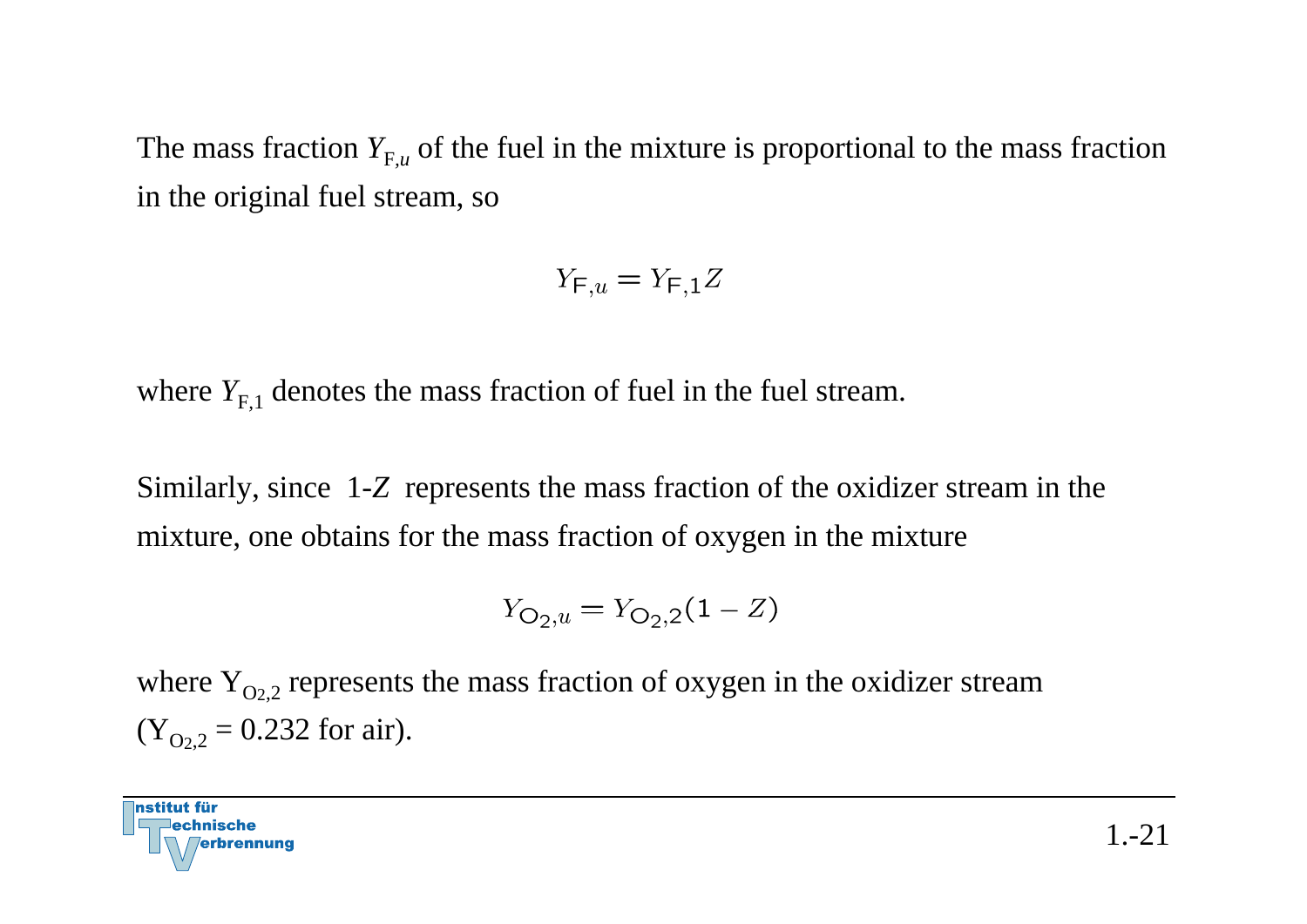#### Introducing

$$
Y_{\mathsf{F},u} = Y_{\mathsf{F},1}Z
$$

and

$$
Y_{\mathcal{O}_2, u} = Y_{\mathcal{O}_2, 2}(1 - Z)
$$

into

$$
\nu Y_F - Y_{\text{O}_2} = \nu Y_{\text{F},u} - Y_{\text{O}_2,u}
$$

one obtains the mixture fraction as a variable that couples the mass fractions of the fuel and the oxygen

$$
Z = \frac{\nu Y_{\mathsf{F}} - Y_{\mathsf{O}_2} + Y_{\mathsf{O}_2,2}}{\nu Y_{\mathsf{F},1} + Y_{\mathsf{O}_2,2}} = -\frac{Y_{\mathsf{O}_2}, b}{\nu Y_{\mathsf{F},1} + Y_{\mathsf{O}_2,2}} + Z_{st}
$$

For a stoichiometric mixture one obtains with  $\nu Y_F = Y_{O_2}$ 

the stoichiometric mixture fraction

$$
Z_{st} = \frac{Y_{\text{O}_2,2}}{\nu Y_{\text{F},1} + Y_{\text{O}_2,2}}
$$

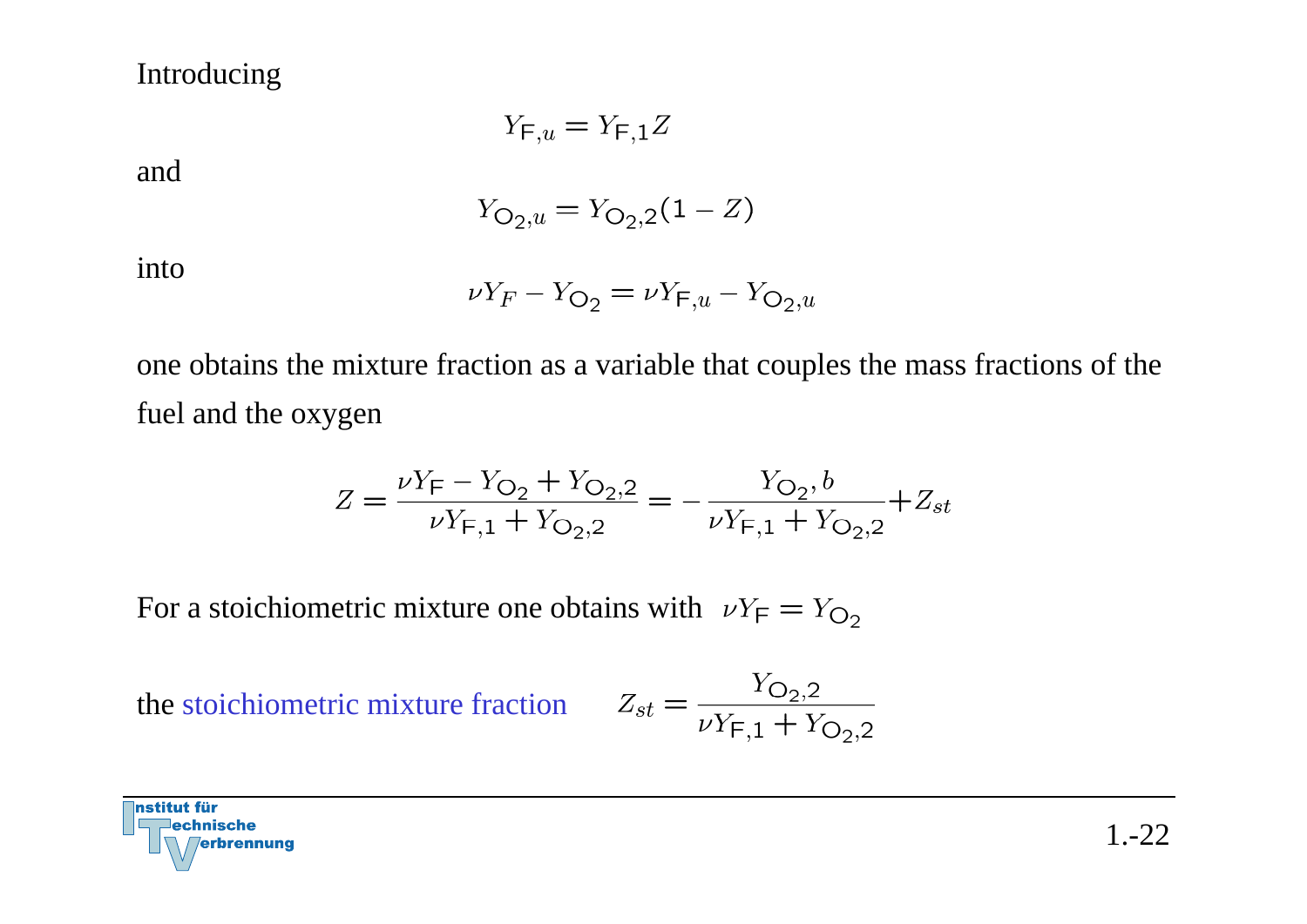### Profiles of *Y*<sub>F</sub> and *Y*<sub>O2</sub> in the unburnt gas

### unburnt mixture

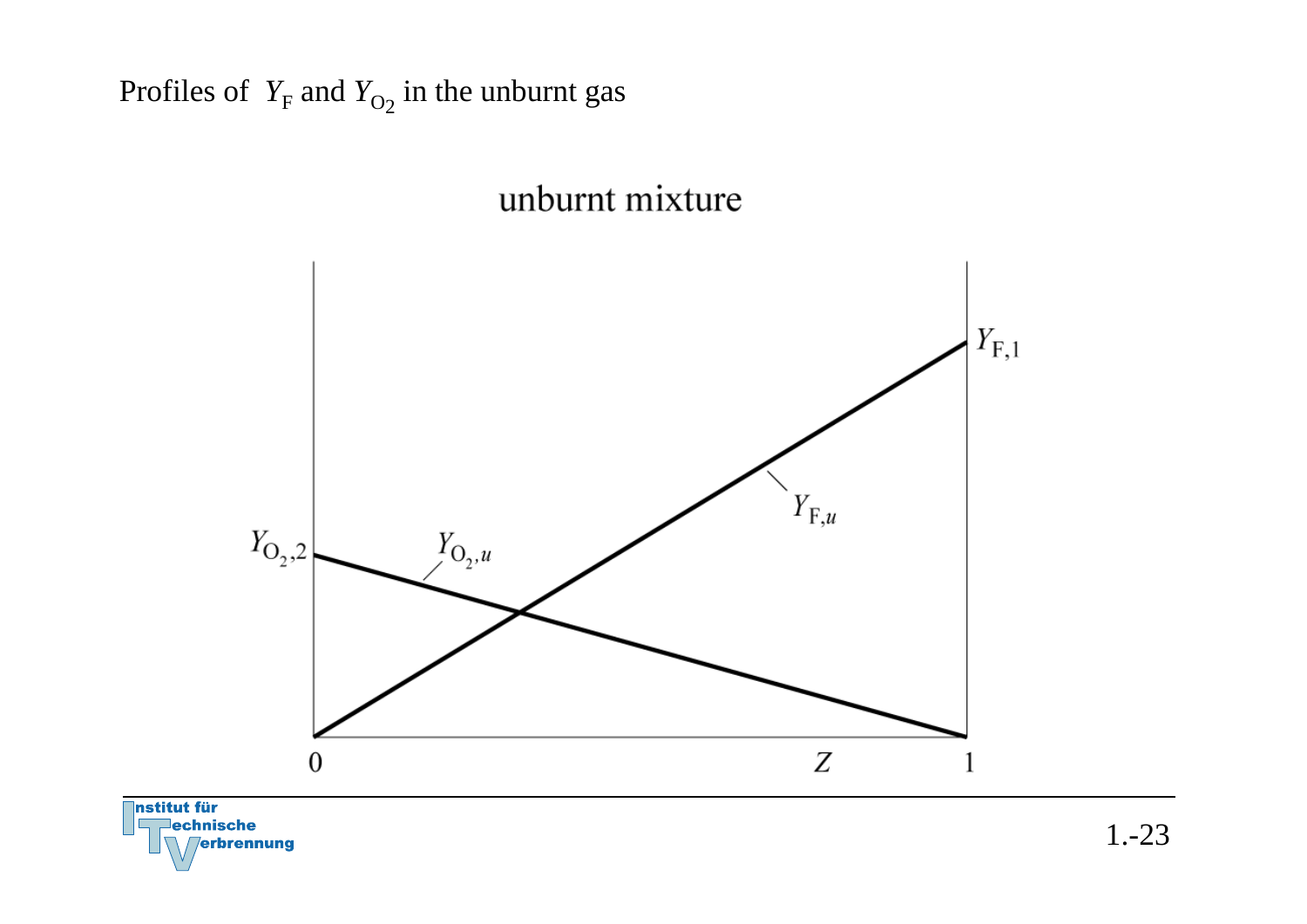If  $Z < Z_{st}$  fuel is deficient and the mixture is called fuel lean.

 $Y_{F,b} = 0$ Then, combustion terminates when all the fuel is consumed: (burnt gas, subscript *b*).

The remaining oxygen mass fraction in the burnt gas is calculated from

$$
Z = \frac{\nu Y_{\text{F}} - Y_{\text{O}_2} + Y_{\text{O}_2,2}}{\nu Y_{\text{F},1} + Y_{\text{O}_2,2}}
$$

as

$$
Y_{\mathcal{O}_2,b} = Y_{\mathcal{O}_2,2}(1 - \frac{Z}{Z_{st}}), \ \ Z \le Z_{st}
$$

where

$$
Z_{st} = \frac{Y_{\text{O}_2,2}}{\nu Y_{\text{F},1} + Y_{\text{O}_2,2}}
$$

was used.

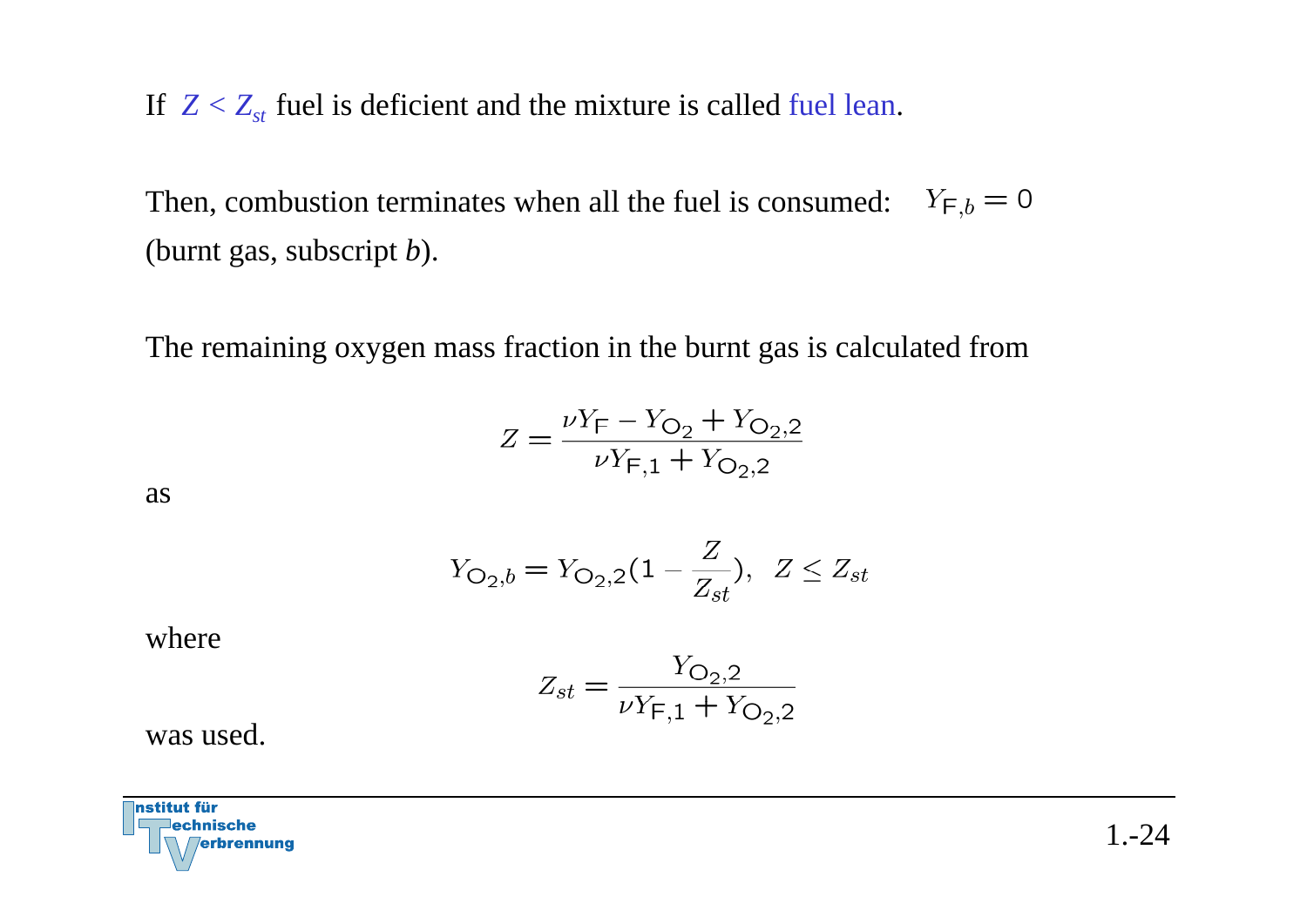Similarly, if  $Z > Z_{st}$  oxygen is deficient and the mixture is called fuel rich.

Combustion then terminates when all the oxygen is consumed:  $Y_{Q_2,b} = 0$ 

$$
\text{Leading to} \qquad \qquad Y_{F,b} = Y_{F,1} \frac{Z - Z_{st}}{1 - Z_{st}}, \ \ Z \ge Z_{st}
$$

For the hydrocarbon fuel considered above the element mass fractions in the unburnt mixture are

$$
Z_{\rm C} = m \frac{W_{\rm C}}{W_{\rm F}} Y_{\rm F,u}, \ \ Z_{\rm H} = n \frac{W_{\rm H}}{W_{\rm F}} Y_{\rm F,u}, \ \ Z_{\rm O} = Y_{\rm O_2,u}
$$

or

$$
\frac{Z_{\text{C}}}{mW_{\text{C}}} = \frac{Z_{\text{H}}}{nW_{\text{H}}} = \frac{Y_{\text{F},u}}{\nu_{\text{F}}'W_{\text{F}}}
$$

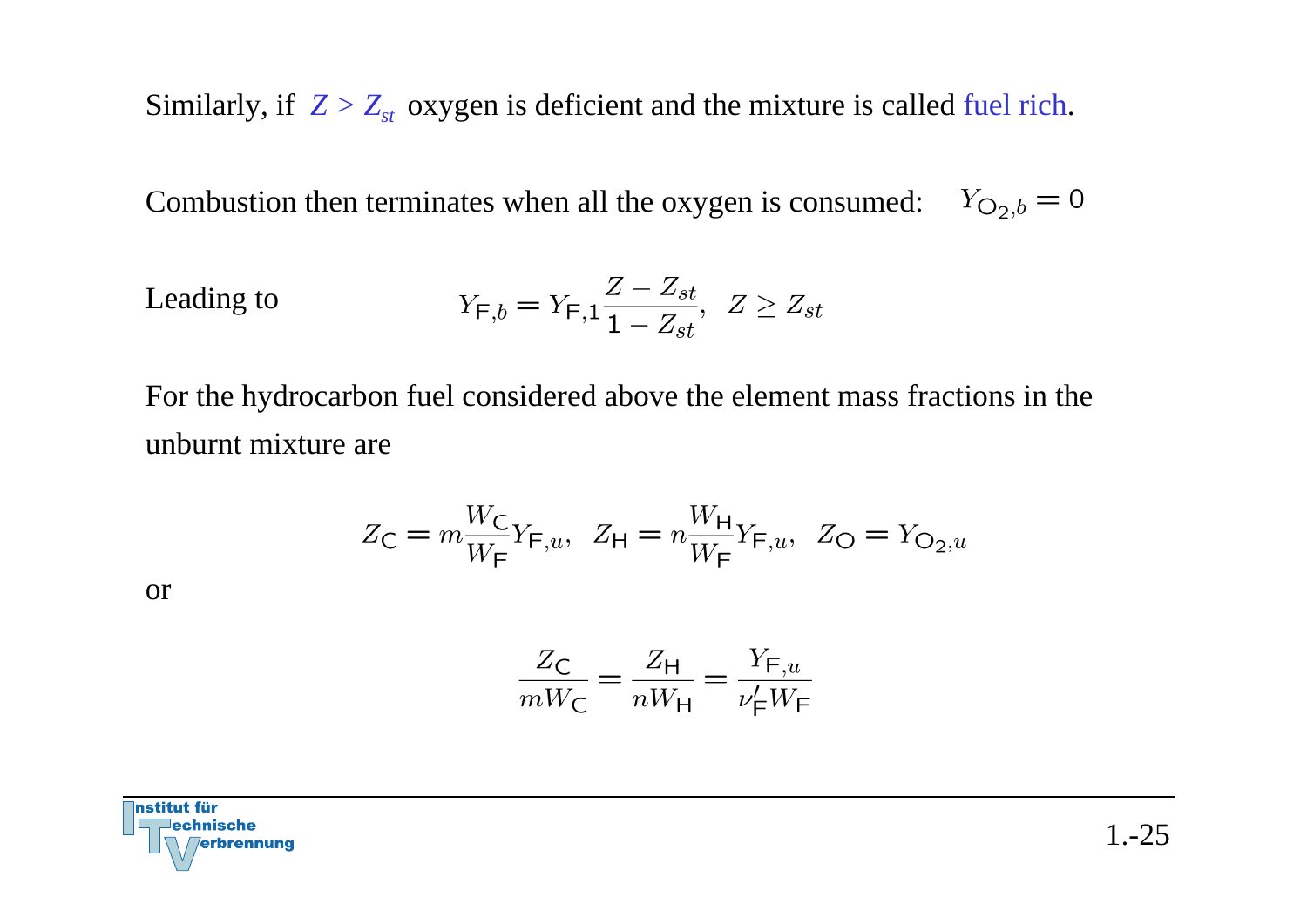For a stoichiometric mixture where

$$
\frac{Y_{\text{O}_2 u}}{\nu'_{\text{O}_2}W_{\text{O}_2}} = \frac{Y_{\text{F},u}}{\nu'_{\text{F}}W_{\text{F}}}
$$

it follows that the combination

$$
\beta = \frac{Z_{\rm C}}{mW_{\rm C}} + \frac{Z_{\rm H}}{nW_{\rm H}} - 2\frac{Z_{\rm O}}{\nu'_{\rm O_2}W_{\rm O_2}}
$$

vanishes.

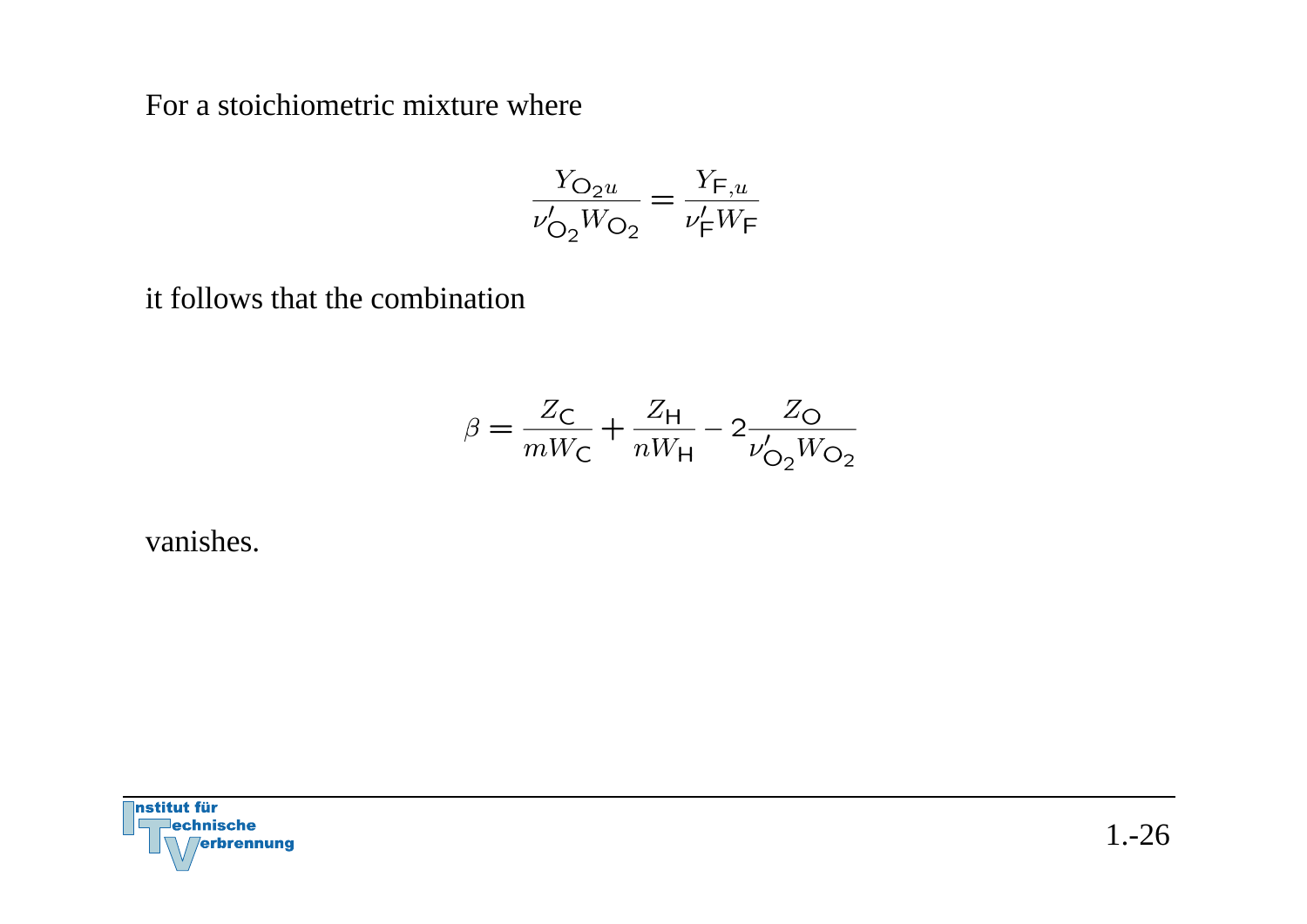Normalizing this such that  $Z = 1$  in the fuel stream and  $Z = 0$  in the oxidizer stream, one obtains Bilger's definition

$$
Z = \frac{\beta - \beta_2}{\beta_1 - \beta_2}
$$

or

$$
Z = \frac{Z_{\rm C}/(mW_{\rm C}) + Z_{\rm H}/(nW_{\rm H}) + 2(Y_{\rm O_2,u} - Z_{\rm O})/(\nu'_{\rm O_2}W_{\rm O_2})}{Z_{\rm C,1}/(nW_{\rm C}) + Z_{\rm H,1}/(mW_{\rm H}) + 2Y_{\rm O_2,u}/(\nu'_{\rm O_2}W_{\rm O_2})}
$$

Because elements are conserved during combustion, the element mass fractions calculated from

$$
Z_j = \frac{m_j}{m} = \sum_{i=1}^k \frac{a_{ij} W_j}{W_i} Y_i = \frac{W_j}{W} \sum_{i=1}^k a_{ij} X_i, \quad j = 1, 2, \dots, k_e,
$$

do not change.

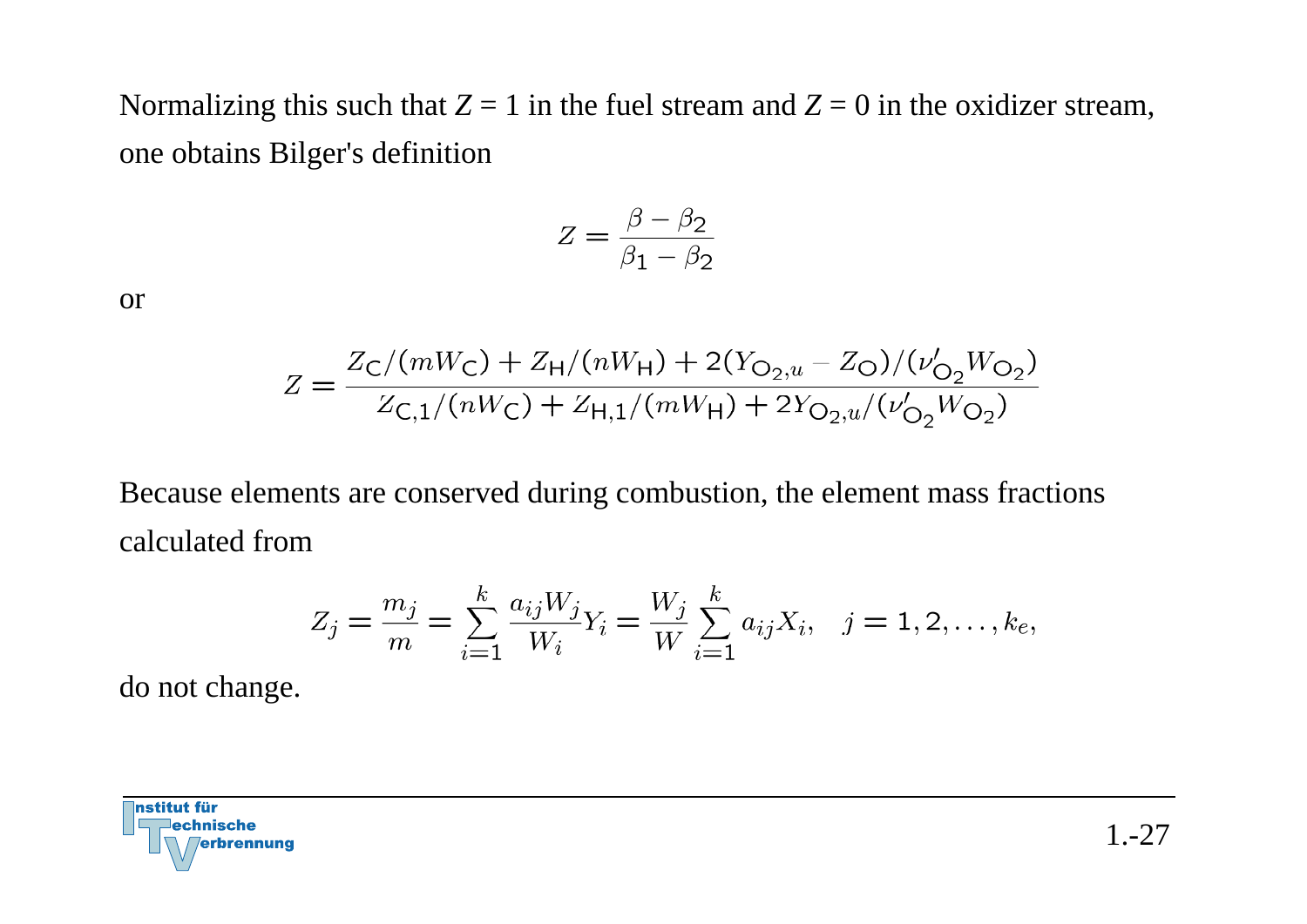For the burnt gas they are for the hydrocarbon fuel considered above

$$
Z_{\mathsf{C}} = m \frac{W_{\mathsf{C}}}{W_{\mathsf{F}}} Y_{\mathsf{F},b} + \frac{W_{\mathsf{C}}}{W_{\mathsf{CO}_2}} Y_{\mathsf{CO}_2,b}
$$

$$
Z_{\rm H} = n \frac{W_{\rm H}}{W_{\rm F}} Y_{\rm F,b} + 2 \frac{W_{\rm H}}{W_{\rm H_2O}} Y_{\rm H_2O,b}
$$

$$
Z_{\rm O} = 2\frac{W_{\rm O}}{W_{\rm O_2}} Y_{\rm O_2,b} + 2\frac{W_{\rm O}}{W_{\rm CO_2}} Y_{\rm CO_2,b} + \frac{W_{\rm O}}{W_{\rm H_2O}} Y_{\rm H_2O,b}
$$

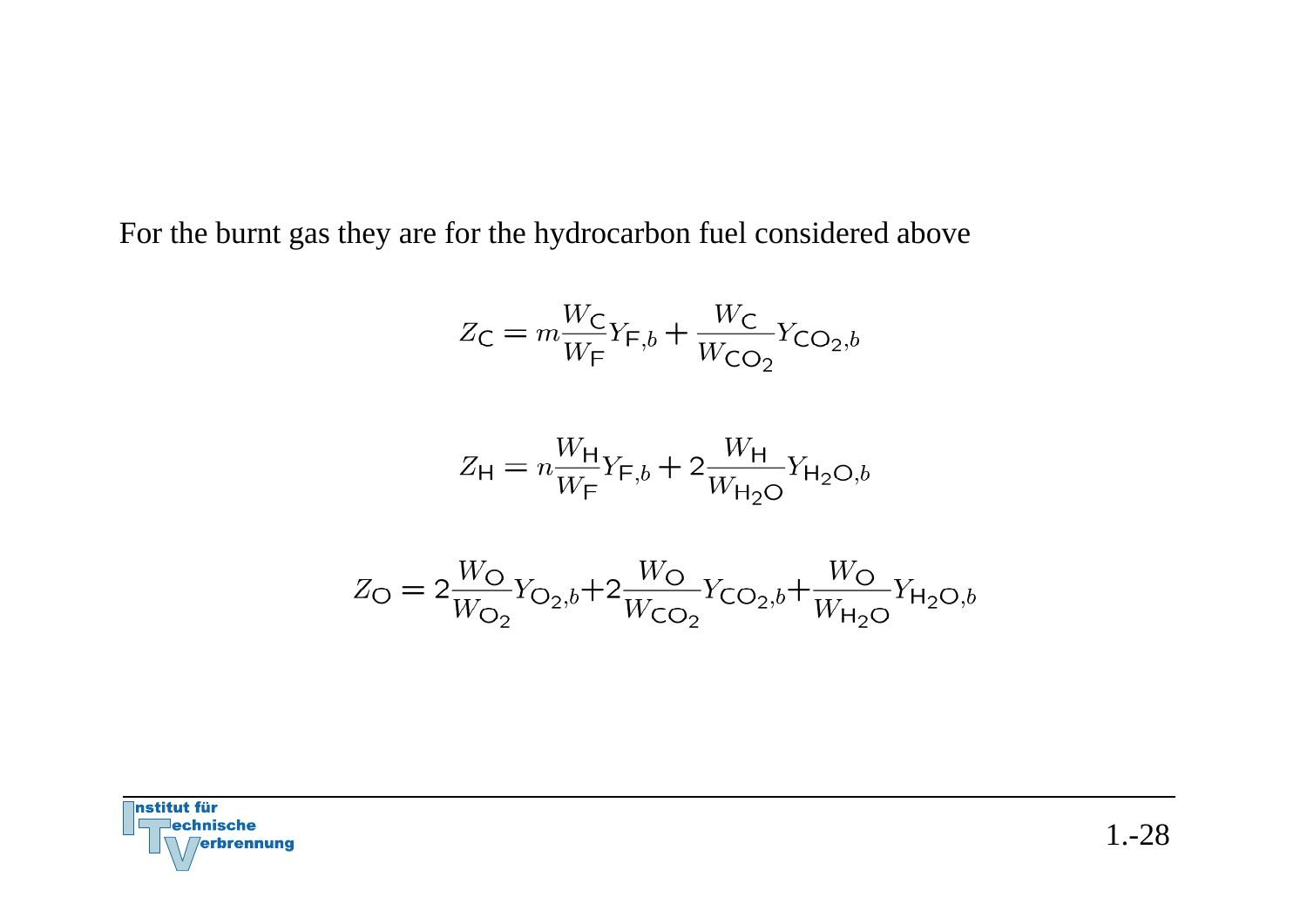This leads with  $Y_{F,u} = Y_{F,1}Z$  and  $Y_{F,b} = 0$  for  $Z \leq Z_{st}$ 

and 
$$
Z = \frac{\nu Y_F - Y_{O_2} + Y_{O_2,2}}{\nu Y_{F,1} + Y_{O_2,2}}
$$
 for  $Z \ge Z_{st}$ 

to piecewise linear relations of the product mass fractions in terms of *Z*:

$$
Z \le Z_{st}: \quad Y_{\text{CO}_2,b} = Y_{\text{CO}_2,st} \frac{Z}{Z_{st}} \quad Y_{\text{H}_2\text{O},b} = Y_{\text{H}_2\text{O},st} \frac{Z}{Z_{st}}
$$

$$
Z \ge Z_{st}: \quad Y_{\mathsf{CO}_2,b} = Y_{\mathsf{CO}_2,st} \frac{1-Z}{1-Z_{st}}, \quad Y_{\mathsf{H}_2\mathsf{O},b} = Y_{\mathsf{H}_2\mathsf{O},st} \frac{1-Z}{1-Z_{st}}
$$

where 
$$
Y_{\text{CO}_2, st} = Y_{\text{F},1} Z_{st} \frac{mW_{\text{CO}_2}}{W_{\text{F}}}
$$

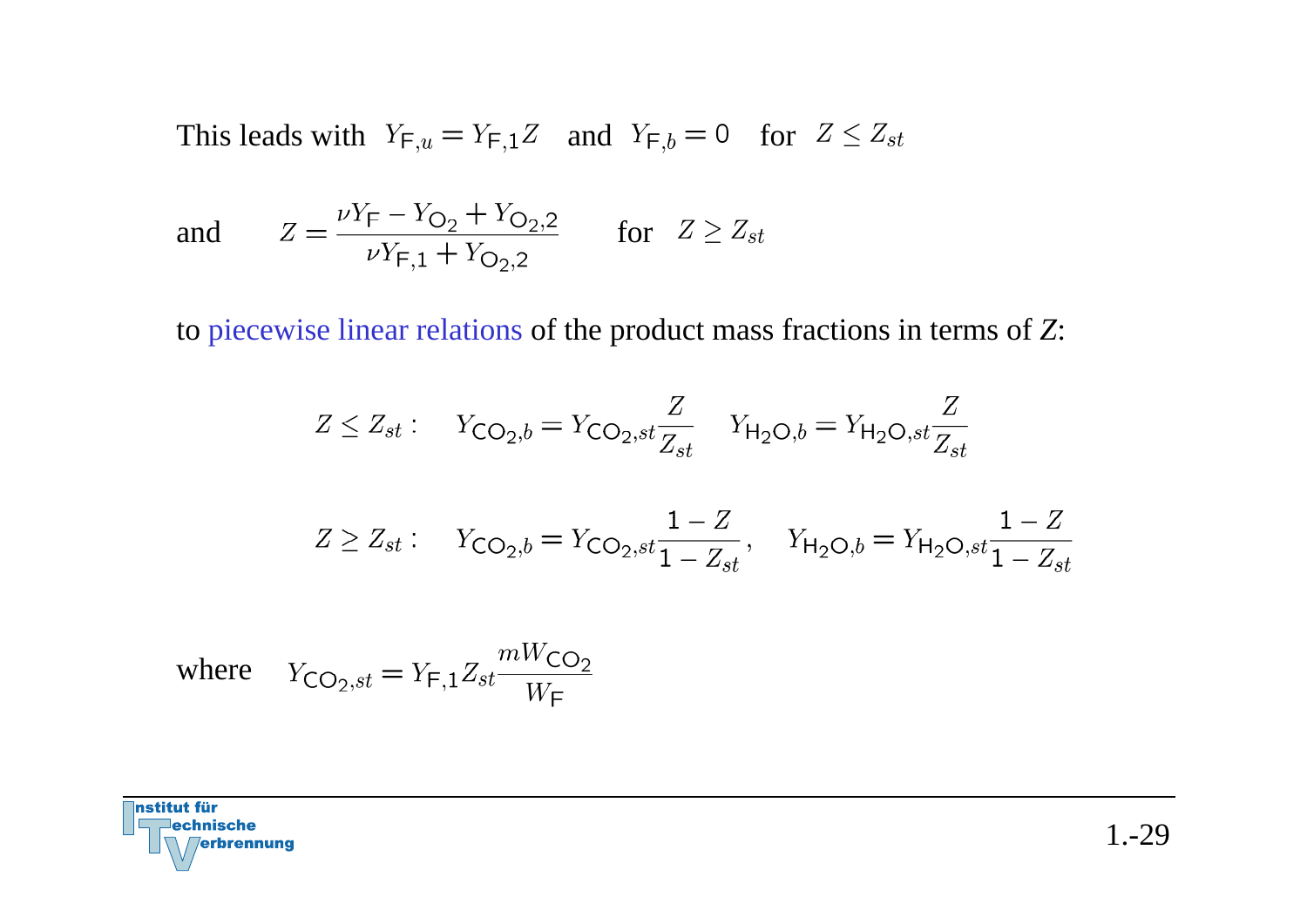Profiles in the burning mixture

## burning mixture



**Institut für lechnische erbrennung** 

1.-30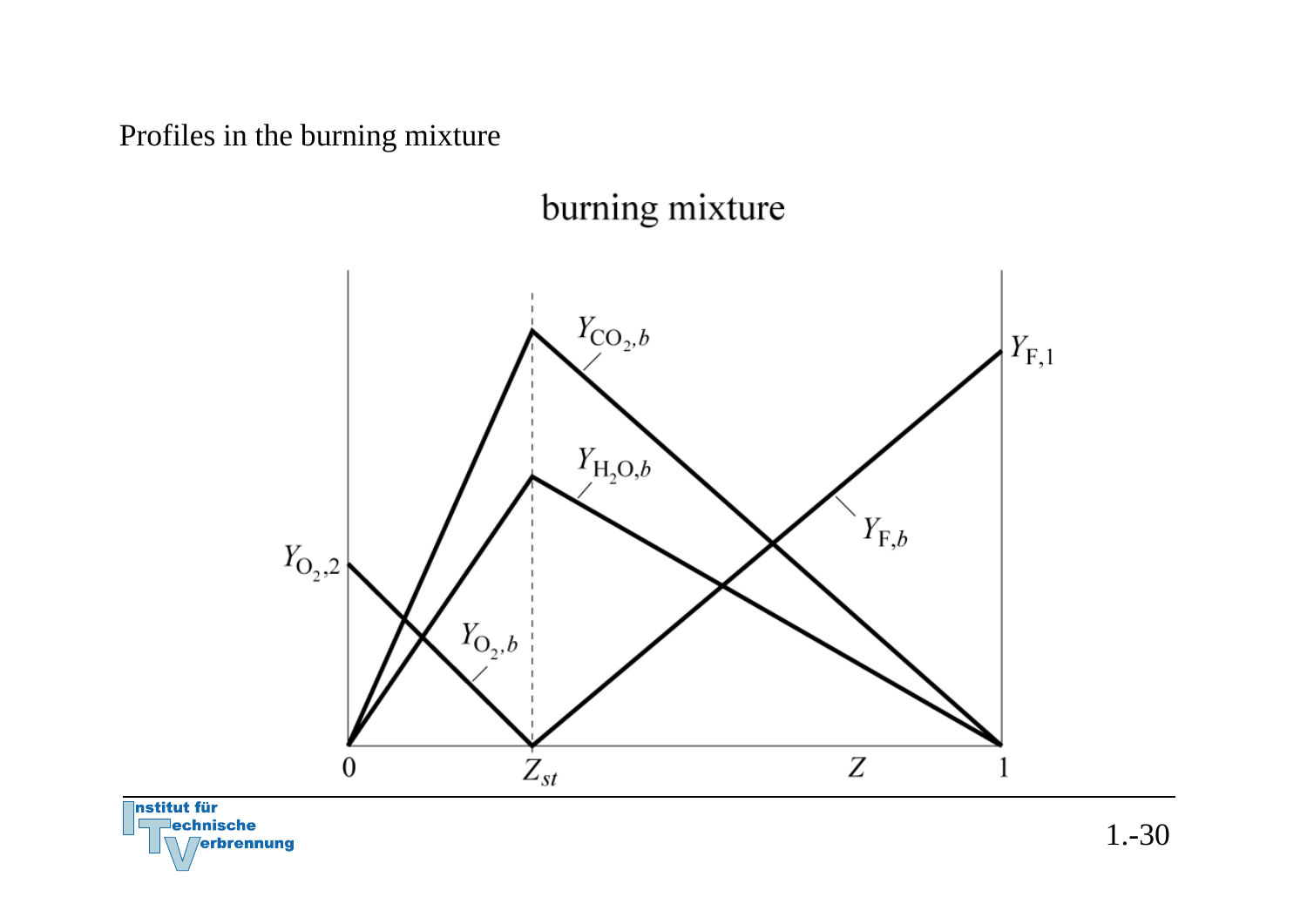The fuel-air equivalence ratio is the ratio of fuel-air ratio in the unburnt to that of a stoichiometric mixture

$$
\phi = \frac{Y_{\text{F},u}/Y_{\text{O}_2,u}}{(Y_{\text{F},u}/Y_{\text{O}_2,u})_{st}} = \frac{\nu Y_{\text{F},u}}{Y_{\text{O}_2,u}}
$$

Introducing  $Y_{F,u} = Y_{F,1}Z$  and  $Y_{O_2,u} = Y_{O_2,2}(1 - Z)$ 

$$
\text{into} \qquad \qquad \nu Y_F - Y_{\mathsf{O}_2} = \nu Y_{\mathsf{F},u} - Y_{\mathsf{O}_2,u}
$$

leads with 
$$
\frac{\nu Y_{F,1}}{Y_{O_2,2}} = \frac{1 - Z_{st}}{Z_{st}}
$$

to a unique relation between the equivalence ratio and the mixture fraction

$$
\phi = \frac{Z}{1-Z}\frac{(1-Z_{st})}{Z_{st}}
$$